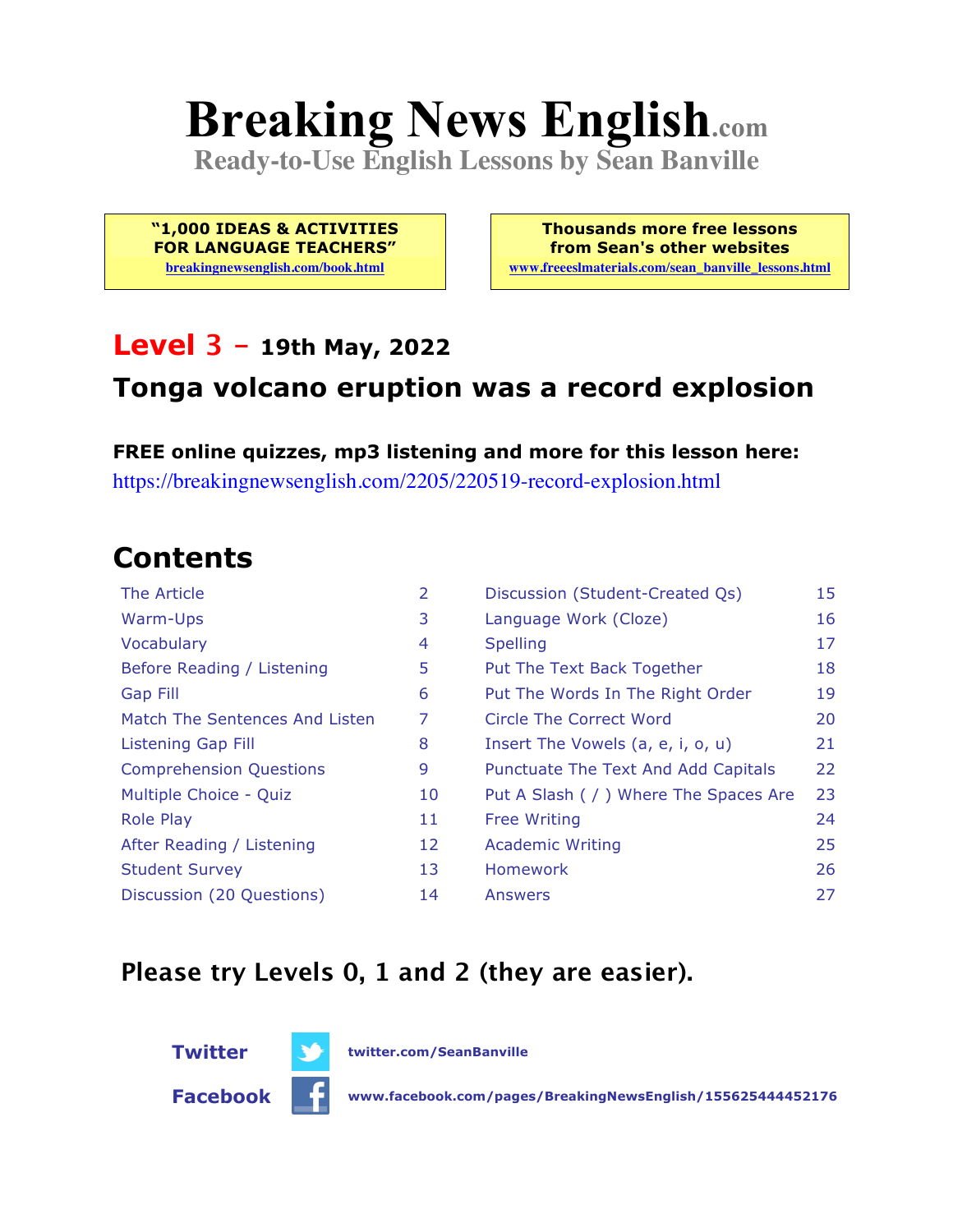### **THE ARTICLE**

From https://breakingnewsenglish.com/2205/220519-record-explosion.html

 A team of scientists has said the volcano that erupted under the sea near Tonga in January set a record. The Tonga-Hunga Ha'apai volcano erupted on January the 15th. It was the biggest explosion ever recorded using modern instruments and technology. It was also the biggest to happen in the past 150 years. The scientists said the blast may have been as large as the Krakatoa eruption that took place in Indonesia in 1883. Dr Robin Matoza from the University of California said: "Tonga was a truly global event, just as Krakatoa was. But we've now got all these geo-physical [recording] systems, and they recorded something that was really [unmatched] in the modern data."

 The volcanic eruption sent atmospheric shock waves and tsunami waves around the world. It also caused sonic booms that people heard 10,000km away in Alaska. The eruption even lifted clouds in the sky above the UK, which is 16,500km from Tonga. Scientists in the UK reported the sudden disappearance of clouds as they moved higher into the atmosphere. UK scientist Professor Giles Harrison said the atmosphere was "a remarkably interconnected thing". He said: "What happens on one side of the planet can [spread] around to the other side at the speed of sound." NASA has said the volcano's effects also reached space and could have affected the weather in space.

Sources: https://www.**bbc.com**/news/science-environment-61452860 https://www.**nasa.gov**/feature/goddard/2022/sun/nasa-mission-finds-tonga-volcanic-eruptioneffects-reached-space/ https://www.**abc.net.au**/news/2022-05-16/tonga-volcanic-eruption-largest-recorded/101069416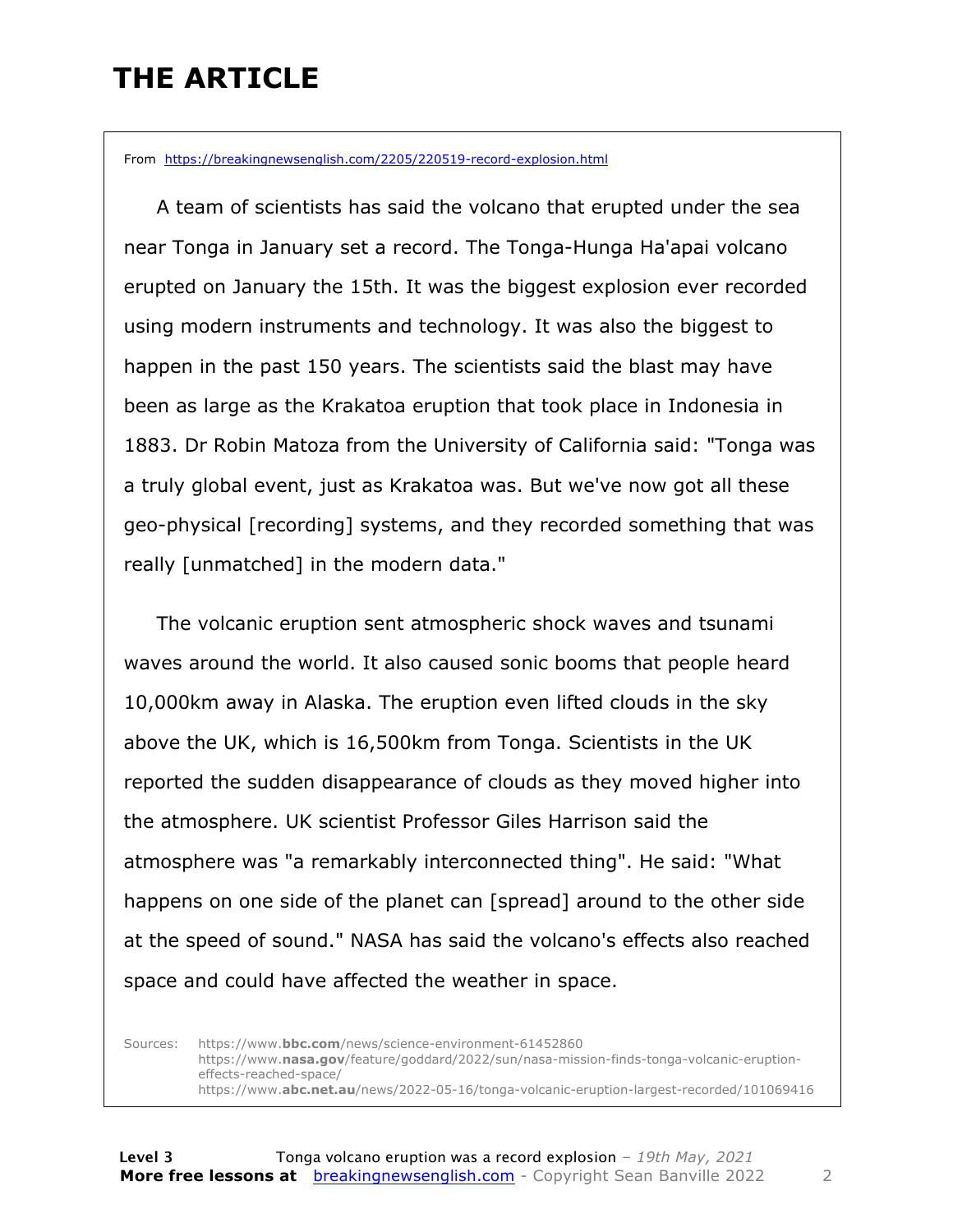#### **WARM-UPS**

**1. VOLCANOES:** Students walk around the class and talk to other students about volcanoes. Change partners often and share your findings.

**2. CHAT:** In pairs / groups, talk about these topics or words from the article. What will the article say about them? What can you say about these words and your life?

scientists / volcano / Tonga / instruments / eruption / Indonesia / global / systems / atmospheric / tsunami / sonic boom / clouds / planet / speed of sound / weather

Have a chat about the topics you liked. Change topics and partners frequently.

**3. PROTECTION:** Students A **strongly** believe we should spend more money to protect people against volcanoes; Students B **strongly** believe the opposite. Change partners again and talk about your conversations.

**4. DISASTERS:** What do you know about these natural disasters? What can we do to keep safe in them? Complete this table with your partner(s). Change partners often and share what you wrote.

|                  | <b>What I Know</b> | <b>Safety Measures</b> |
|------------------|--------------------|------------------------|
| Volcanoes        |                    |                        |
| Typhoons         |                    |                        |
| Tsunami          |                    |                        |
| Earthquakes      |                    |                        |
| Heat waves       |                    |                        |
| <b>Blizzards</b> |                    |                        |

**5. SEA:** Spend one minute writing down all of the different words you associate with the word "sea". Share your words with your partner(s) and talk about them. Together, put the words into different categories.

**6. NATURAL DISASTERS:** Rank these with your partner. Put the worst at the top. Change partners often and share your rankings.

- Volcanoes
- Typhoons
- Tsunami
- Earthquakes
- Heat waves
- Blizzards
- Droughts
- Floods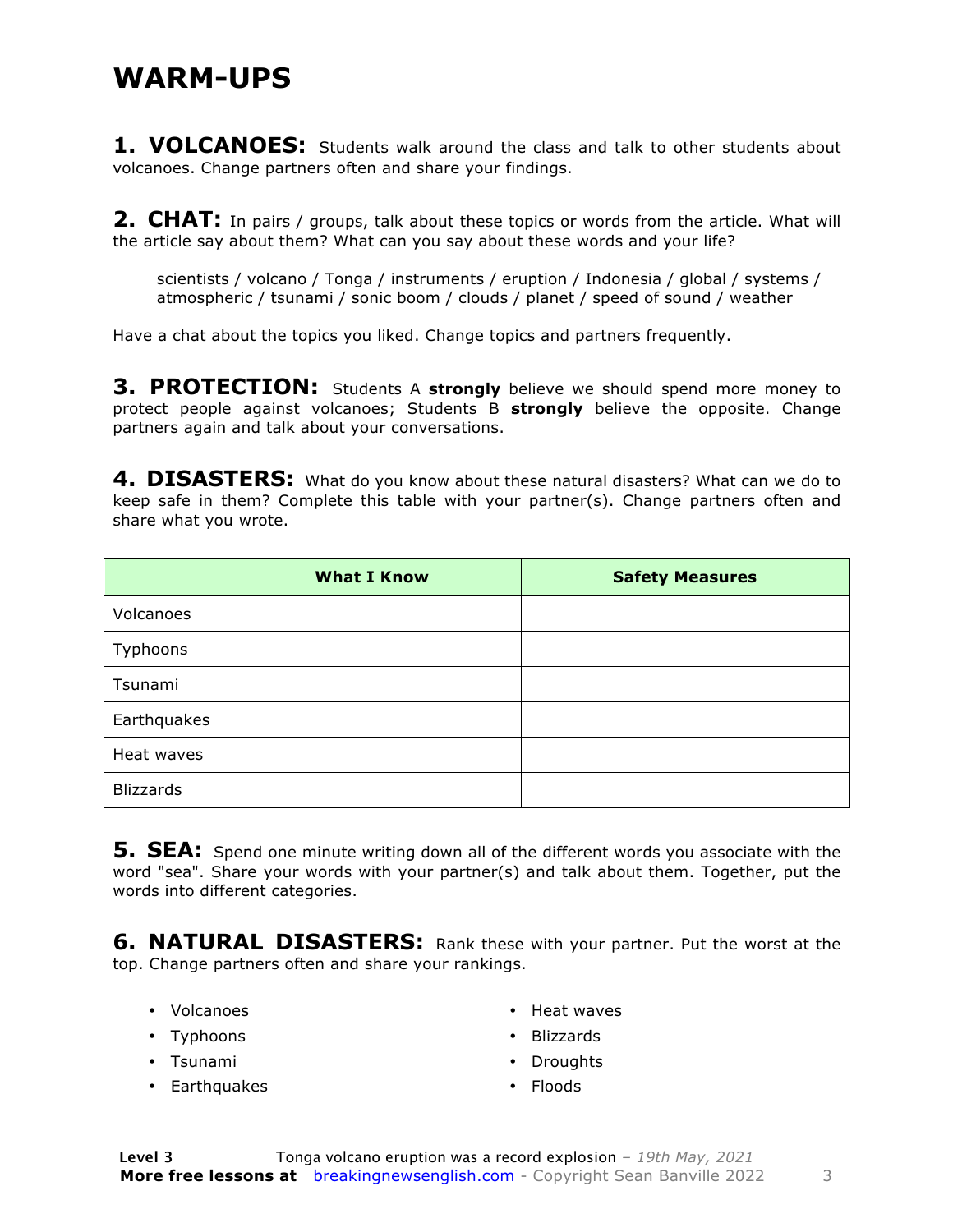### **VOCABULARY MATCHING**

#### **Paragraph 1**

| 1.  | erupted        | a. | A tool used for work where great detail is<br>needed.                                                       |
|-----|----------------|----|-------------------------------------------------------------------------------------------------------------|
| 2.  | set            | b. | Happened.                                                                                                   |
| 3.  | explosion      | c. | Of a volcano - became active and sent out<br>lava, ash, and gases.                                          |
| 4.  | instrument     | d. | Facts and statistics used for reports.                                                                      |
| 5.  | took place     | e. | Created / Made a record.                                                                                    |
| 6.  | unmatched      | f. | A violent event caused by a bomb, gas leak,<br>petrol on fire, etc.                                         |
| 7.  | data           | g. | Not equalled.                                                                                               |
|     | Paragraph 2    |    |                                                                                                             |
| 8.  | atmospheric    | h. | Influenced by something else.                                                                               |
| 9.  | shock wave     | i. | About the area above the earth.                                                                             |
| 10. | sonic boom     | j. | A huge change of pressure in a narrow area<br>travelling through the air.                                   |
| 11. |                |    |                                                                                                             |
|     | disappearance  | k. | In a way that is very surprising.                                                                           |
| 12. | remarkably     | T. | An act of someone or something going<br>missing.                                                            |
| 13. | interconnected | m. | A loud banging noise caused by an aircraft<br>or other object travelling faster than the<br>speed of sound. |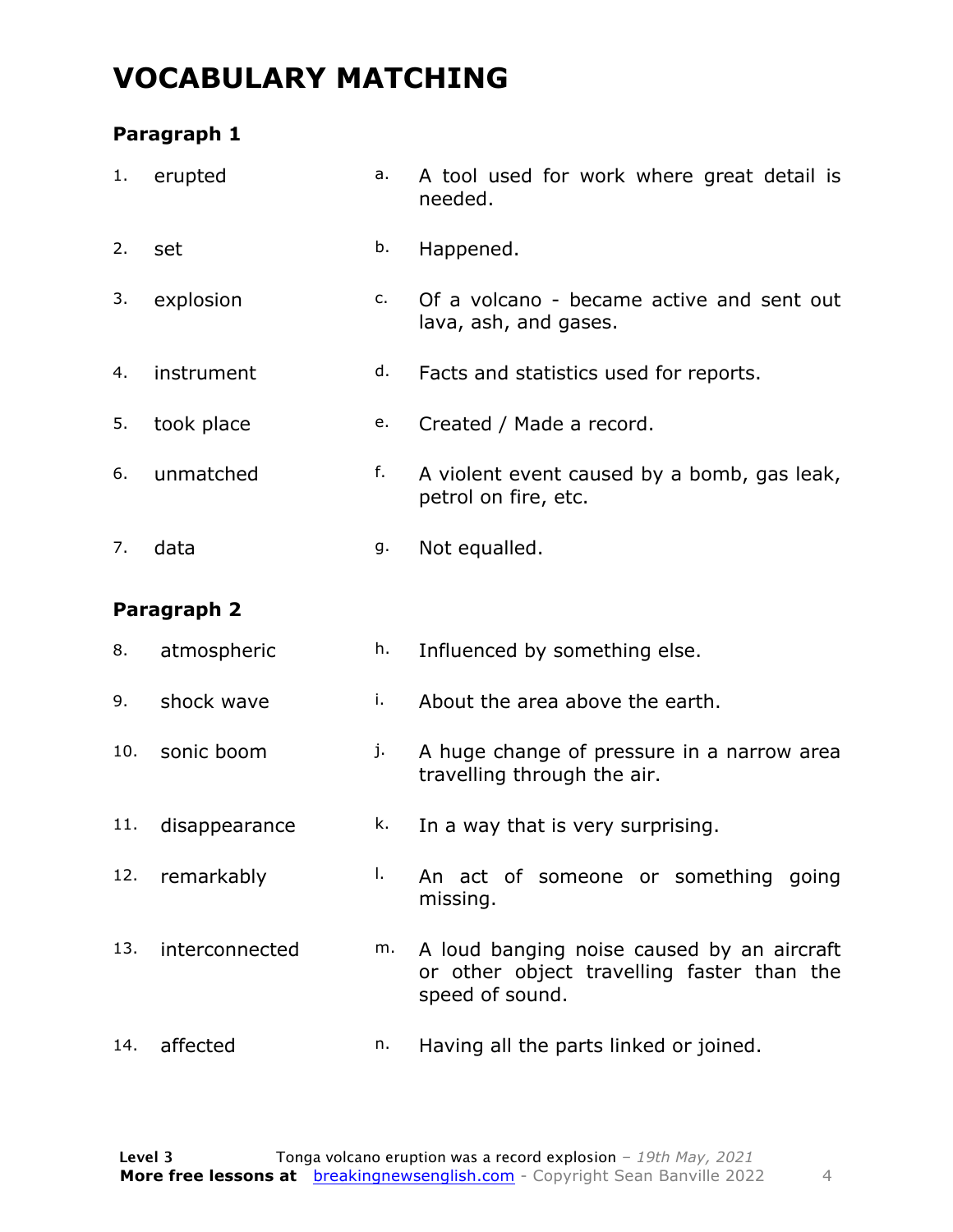### **BEFORE READING / LISTENING**

From https://breakingnewsenglish.com/2205/220519-record-explosion.html

#### **1. TRUE / FALSE:** Read the headline. Guess if a-h below are true (T) or false (F).

- 1. The Tonga volcano that erupted was part of a mountain chain. **T / F**
- 2. The volcano was the largest recorded using any instruments. **T / F**
- 3. Scientists said the explosion was larger than Krakatoa. **T / F**
- 4. Scientists said the explosion was a regional event. **T / F**
- 5. The explosion was heard 10,000km away. **T / F**
- 6. The explosion caused cloudy skies in the UK. **T / F**
- 7. A professor said the atmosphere was not so interconnected. **T / F**
- 8. NASA said the explosion had an impact on the weather in space. **T / F**

#### **2. SYNONYM MATCH:** (The words in **bold** are from the news article.)

- **1. set**
- **2. explosion**
- **3. happen**
- **4. truly**
- **5. data**
- **6. caused**
- **7. disappearance**
- **8. interconnected**
- **9. planet**
- **10. affected**
- a. totally
- b. brought about
- c. globe
- d. blast
- e. joined
- f. created
- g. impacted
- h. facts
- i. occur
- j. vanishing

#### **3. PHRASE MATCH:** (Sometimes more than one choice is possible.)

- 1. the volcano that erupted
- 2. It was the biggest
- 3. the biggest to happen in
- 4. the blast may have been as large
- 5. Tonga was a truly
- 6. shock
- 7. sonic
- 8. they moved higher into
- 9. at the speed
- 10. affected the weather
- a. waves
- b. as the Krakatoa eruption
- c. the atmosphere
- d. explosion ever recorded
- e. in space
- f. global event
- g. under the sea
- h. of sound
- i. the past 150 years
- j. booms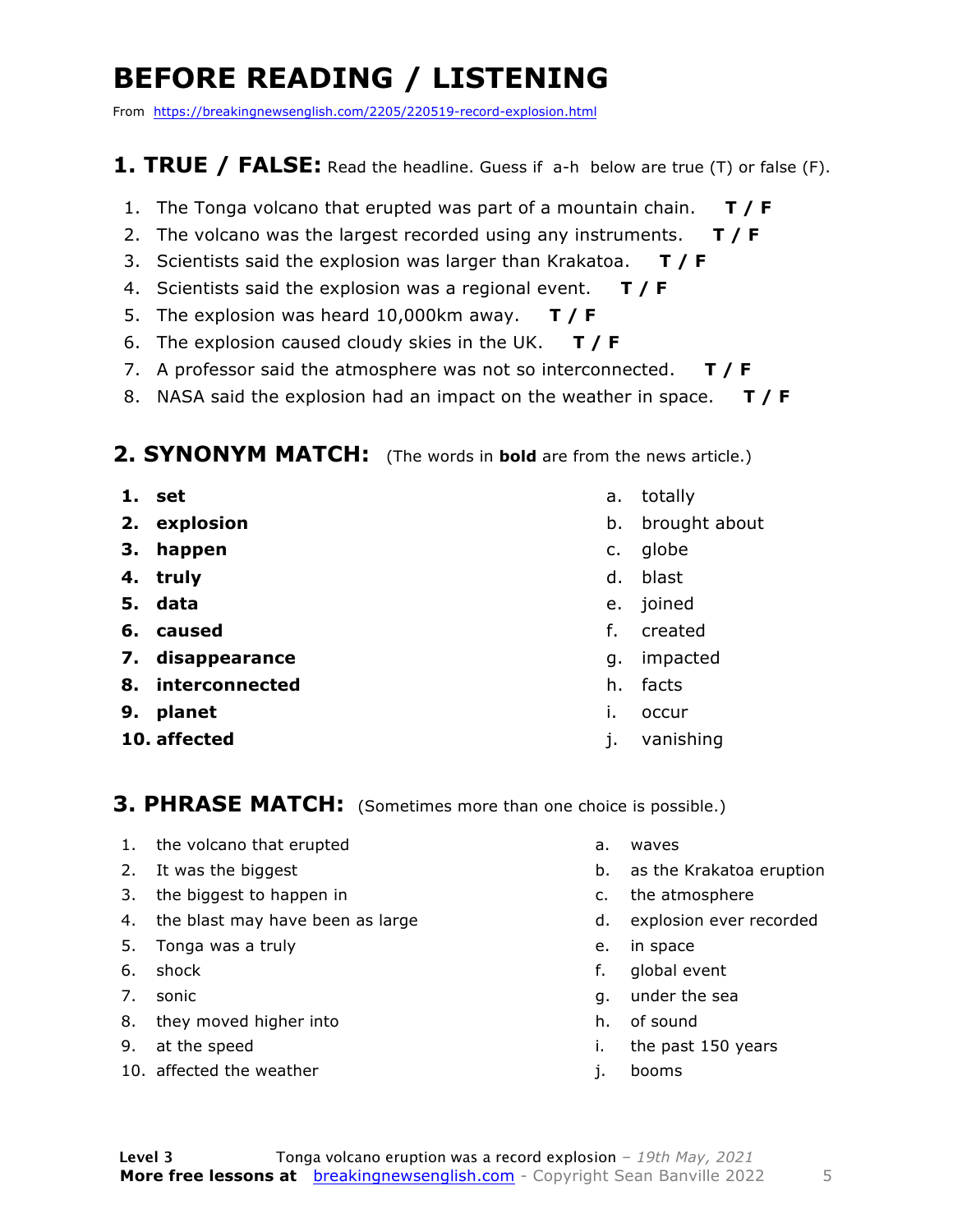### **GAP FILL**

From https://breakingnewsenglish.com/2205/220519-record-explosion.html

|  | A team of scientists has said the volcano                                |  |  | that | set      |
|--|--------------------------------------------------------------------------|--|--|------|----------|
|  |                                                                          |  |  |      | place    |
|  |                                                                          |  |  |      | modern   |
|  | volcano erupted on January the 15th. It was the biggest explosion        |  |  |      |          |
|  | ever (3) ________________________ using modern instruments and           |  |  |      | happen   |
|  | technology. It was also the biggest to $(4)$ _______________________ in  |  |  |      | systems  |
|  | the past 150 years. The scientists said the blast may have been as       |  |  |      | erupted  |
|  | large as the Krakatoa eruption that took (5) ________________________ in |  |  |      | recorded |
|  | Indonesia in 1883. Dr Robin Matoza from the University of                |  |  |      | truly    |
|  | California said: "Tonga was a (6) ______________________global event,    |  |  |      |          |
|  | just as Krakatoa was. But we've now got all these geo-physical           |  |  |      |          |
|  | [recording] $(7)$ _____________________, and they recorded something     |  |  |      |          |
|  |                                                                          |  |  |      |          |

The volcanic eruption sent atmospheric (9) \_\_\_\_\_\_\_\_\_\_\_\_\_\_\_\_\_\_\_\_\_ waves and tsunami waves around the world. It also caused sonic (10) \_\_\_\_\_\_\_\_\_\_\_\_\_\_\_\_\_\_\_\_\_ that people heard 10,000km away in Alaska. The eruption even lifted clouds in the (11) \_\_\_\_\_\_\_\_\_\_\_\_\_\_\_\_\_\_\_\_\_\_\_\_\_\_\_ above the UK, which is 16,500km from Tonga. Scientists in the UK reported the (12) \_\_\_\_\_\_\_\_\_\_\_\_\_\_\_\_\_\_\_\_\_ disappearance of clouds as they moved higher into the atmosphere. UK (13) \_\_\_\_\_\_\_\_\_\_\_\_\_\_\_\_\_\_\_\_\_ Professor Giles Harrison said the atmosphere was "a remarkably interconnected thing". He said: "What happens on one (14) \_\_\_\_\_\_\_\_\_\_\_\_\_\_\_\_\_\_\_\_\_\_\_\_ of the planet can [spread] around to the other side at the speed of (15) \_\_\_\_\_\_\_\_\_\_\_\_\_\_\_\_\_\_\_\_\_." NASA has said the volcano's effects also reached space and could have affected the weather in (16) \_\_\_\_\_\_\_\_\_\_\_\_\_\_\_\_\_\_\_\_\_. *sky space sudden side booms sound shock scientist*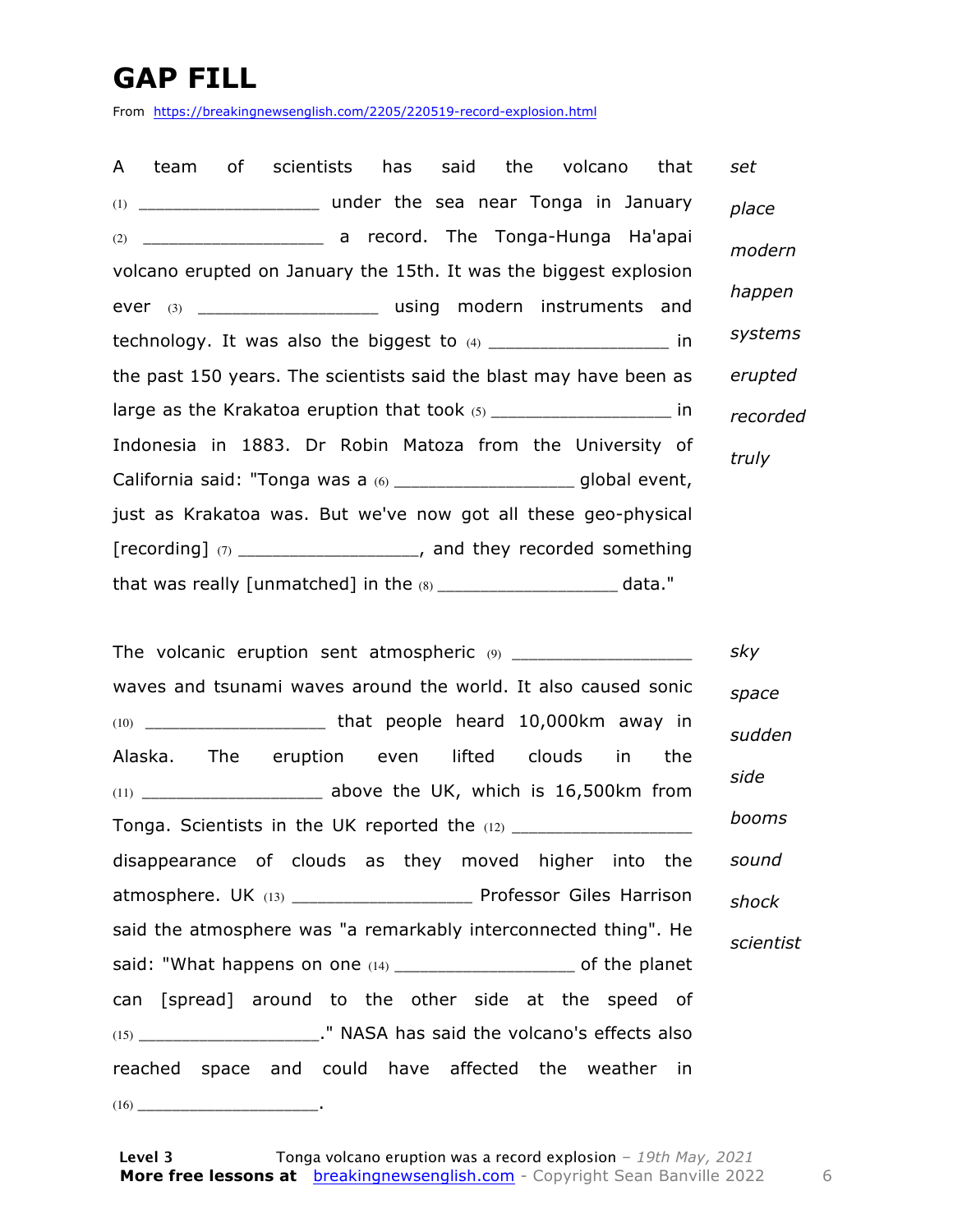#### **LISTENING – Guess the answers. Listen to check.**

| From https://breakingnewsenglish.com/2205/220519-record-explosion.html                                                                                                            |
|-----------------------------------------------------------------------------------------------------------------------------------------------------------------------------------|
| 1) A team of scientists has said the volcano that erupted under ______<br>a. the sea nears Tonga<br>b. the sea nearly Tonga<br>c. the sea near Tonga<br>d. the sea neared Tonga   |
| 2) It was the biggest explosion ever recorded ______<br>a. use in modern instruments<br>b. user modern instruments<br>c. fusing modern instruments<br>d. using modern instruments |
| 3) the University of California said Tonga was a ______<br>a. truly grow poorly vent<br>b. truly global event<br>c. truly glow ball event<br>d. truly globe ball event            |
| 4) But we've now got all these geo-<br>a. physical recording systems<br>b. physical record ding systems<br>c. physical record in systems<br>d. physical record din systems        |
| 5) they recorded something that was really unmatched in _______<br>a. the modern day ta<br>b. the modern date a<br>c. the modern datum<br>d. the modern data                      |
| 6) The volcanic eruption sent atmospheric shock waves ______<br>a. and tsunami waivers<br>b. and tsunami wavers<br>c. and tsunami waves<br>d. and tsunami weaves                  |
| 7) The eruption even lifted clouds in the sky ______<br>a. about the UK<br>b. alcove the UK<br>c. above the UK<br>d. ab love the UK                                               |
| 8) the sudden disappearance of clouds as they moved higher _______<br>a. into the atmospheres<br>b. into the atmospheric<br>c. into the atmosphere<br>d. into the at most fear    |
| 9) Giles Harrison said the atmosphere was a _______<br>a. remake a ball into a connected thing                                                                                    |

- b. remarkable lentil connected thing
- c. remark ably into connected thing
- d. remarkably interconnected thing
- 10) spread around to the other side at the \_\_\_\_\_\_
	- a. sped of sound
	- b. speed of sound
	- c. speedy of sound
	- d. speeds of sound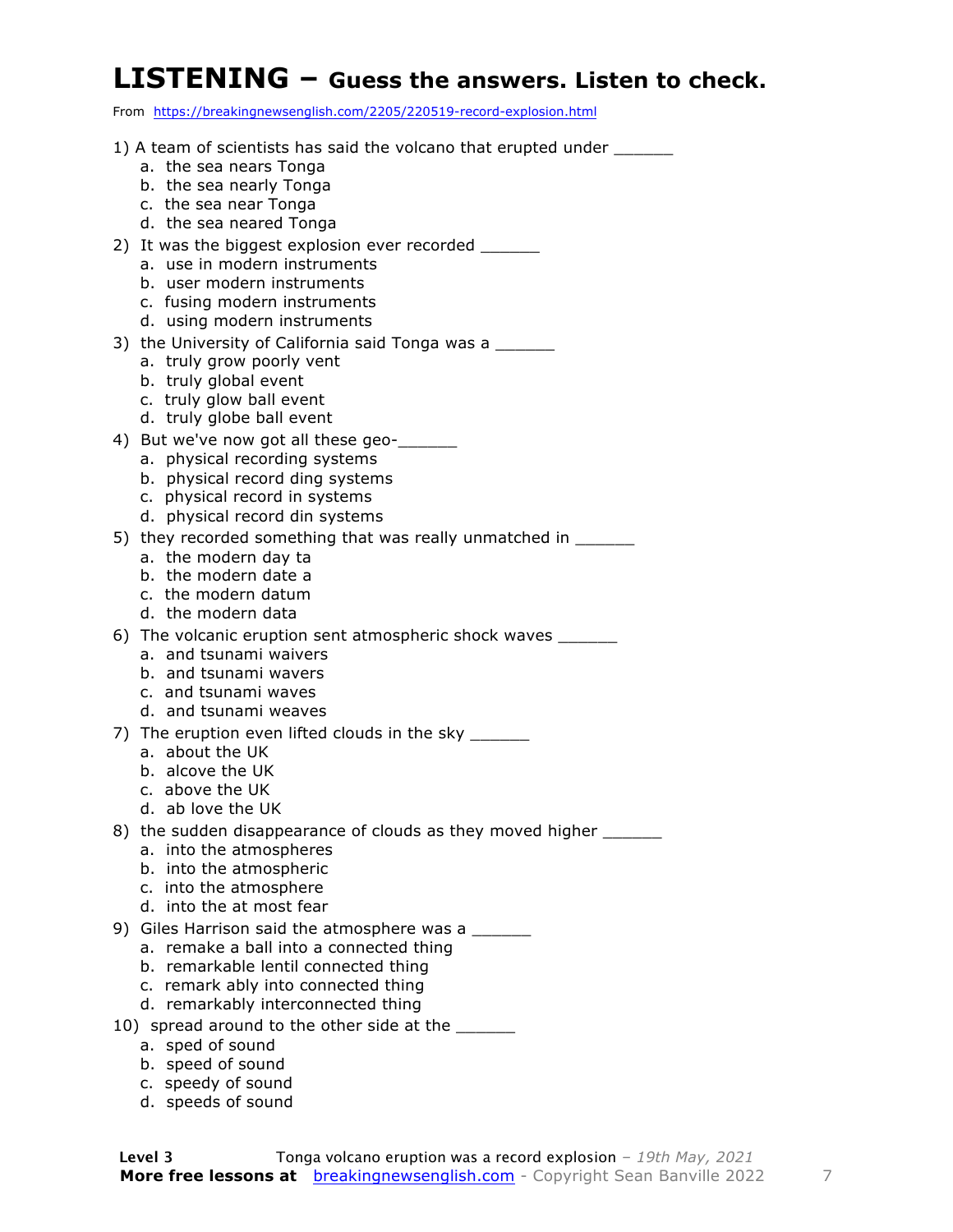#### **LISTENING – Listen and fill in the gaps**

From https://breakingnewsenglish.com/2205/220519-record-explosion.html

A team of scientists has said the volcano  $(1)$  \_\_\_\_\_\_\_\_\_\_\_\_\_\_\_\_\_\_\_\_\_\_\_\_\_\_\_\_\_\_ the sea near Tonga in January (2) \_\_\_\_\_\_\_\_\_\_\_\_\_\_\_\_\_\_\_\_\_\_. The Tonga-Hunga Ha'apai volcano erupted on January the 15th. It was the biggest explosion ever recorded using modern instruments and technology. It was also the biggest to happen (3) \_\_\_\_\_\_\_\_\_\_\_\_\_\_\_\_\_\_\_\_ 150 years. The scientists said the blast may have been as large as the Krakatoa eruption that (4) \_\_\_\_\_\_\_\_\_\_\_\_\_\_\_\_\_\_\_\_ Indonesia in 1883. Dr Robin Matoza from the University of California said: "Tonga was (5) \_\_\_\_\_\_\_\_\_\_\_\_\_\_\_\_\_\_\_\_\_\_\_\_\_\_\_ event, just as Krakatoa was. But we've now got all these geo-physical [recording] systems, and they recorded something that was  $(6)$ the modern data."

The volcanic eruption sent atmospheric  $(7)$  \_\_\_\_\_\_\_\_\_\_\_\_\_\_\_\_\_\_\_\_\_\_\_\_\_\_\_\_\_\_\_\_tsunami waves around the world. It also caused (8) \_\_\_\_\_\_\_\_\_\_\_\_\_\_\_\_\_\_\_\_\_\_\_\_\_ people heard 10,000km away in Alaska. The eruption even lifted clouds in the sky above the UK, which is 16,500km from Tonga. Scientists in the UK reported the sudden disappearance (9) \_\_\_\_\_\_\_\_\_\_\_\_\_\_\_\_\_\_\_\_\_\_\_\_\_\_ they moved higher into the atmosphere. UK scientist Professor Giles Harrison said the atmosphere was "a remarkably interconnected thing". He said: "What happens (10) \_\_\_\_\_\_\_\_\_\_\_\_\_\_\_\_\_\_\_\_ of the planet can [spread] around to the other side at the (11) \_\_\_\_\_\_\_\_\_\_\_\_\_\_\_\_\_\_\_\_\_\_\_\_\_." NASA has said the volcano's effects also reached space and could have (12) \_\_\_\_\_\_\_\_\_\_\_\_\_\_\_\_\_\_\_\_ in space.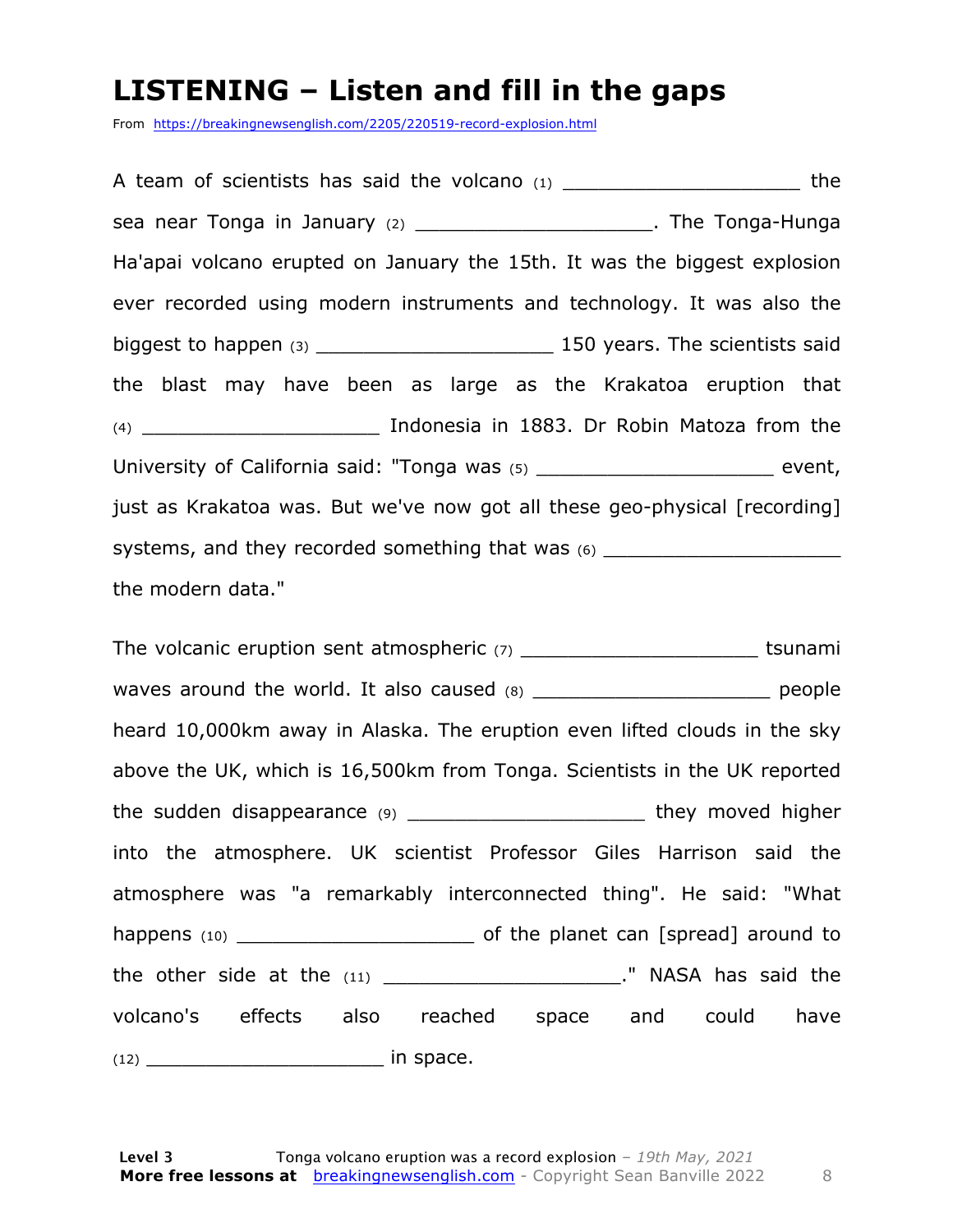### **COMPREHENSION QUESTIONS**

From https://breakingnewsenglish.com/2205/220519-record-explosion.html

- 1. On what date did the Volcano erupt?
- 2. What did scientists use to record the explosion?
- 3. What is the name of the volcano that erupted in 1883?
- 4. What kind of event did Robin Matoza say the Tonga explosion was?
- 5. What kind of recording systems did the scientists use?
- 6. What kinds of waves did the explosion create?
- 7. From how far away did people hear sonic booms?
- 8. What disappeared in the UK after the explosion?
- 9. How fast did things spread around the world?
- 10. Where did NASA say the explosion affected the weather?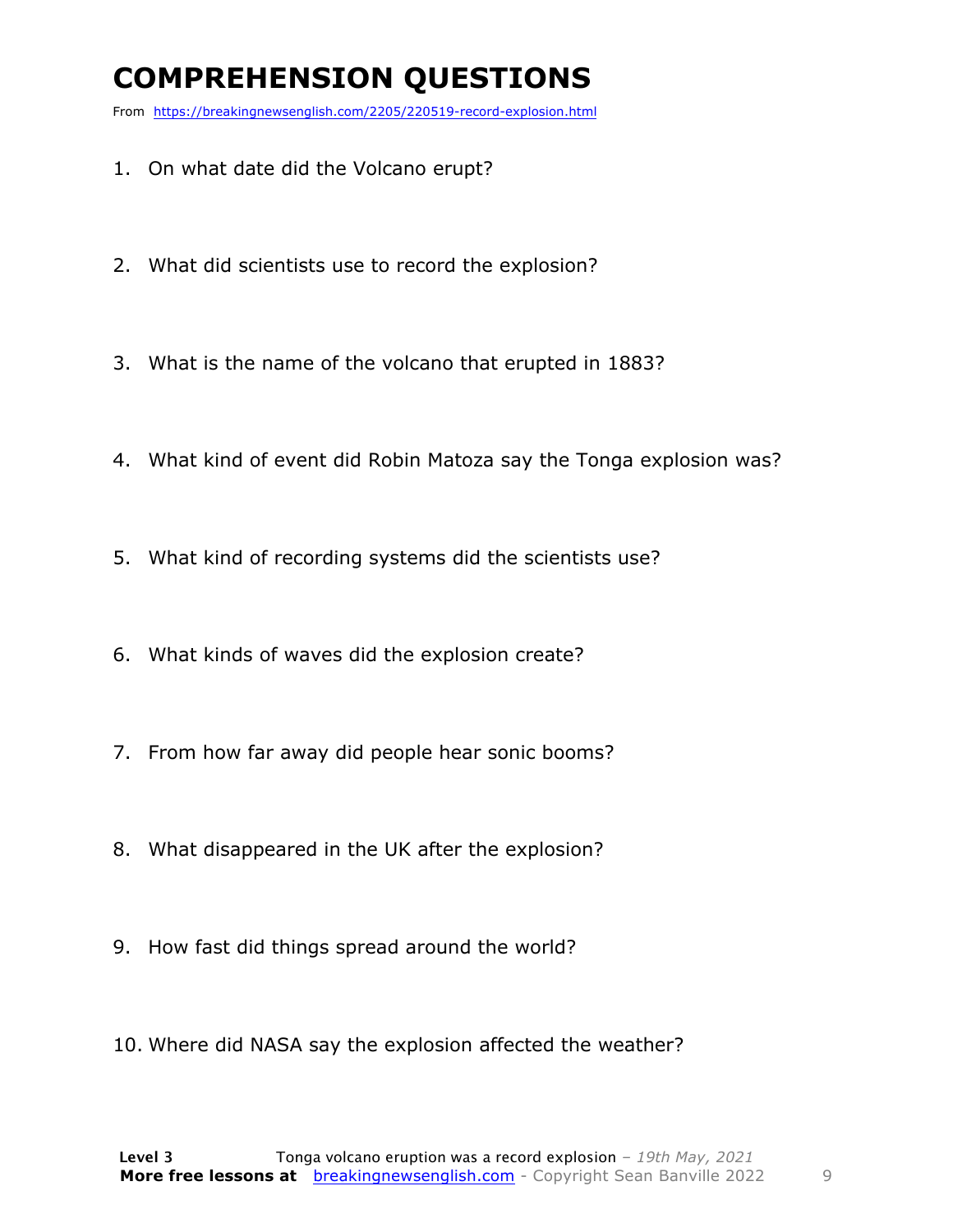### **MULTIPLE CHOICE - QUIZ**

From https://breakingnewsenglish.com/2205/220519-record-explosion.html

1) On what date did the Volcano erupt? a) July the 15th b) October the 32nd c) January the 15th d) February the 29th 2) What did scientists use to record the explosion? a) modern instruments b) an mp3 player c) an Apple computer d) water 3) What is the name of the volcano that erupted in 1883? a) Takarota b) Krakatoa c) Rakataka d) Akataroa 4) What kind of event did Robin Matoza say the Tonga explosion was? a) a worrying event b) a seismic event c) a terrible event d) a truly global event 5) What kind of recording systems did the scientists use? a) cool ones b) psycho-geographical systems c) geo-physical systems d) systemic geo-psycho systems 6) What kinds of waves did the explosion create? a) brain waves and tidal waves b) shock waves and tsunami waves c) Mexican waves and tsunami waves d) farewell waves and shock waves 7) From how far away did people hear sonic booms? a) 12,000km away b) 18,000km away c) 1,000km away d) 10,000km away 8) What disappeared in the UK after the explosion? a) birds b) clouds c) sunlight d) people 9) How fast did things spread around the world? a) the speed of thought b) the speed of sound c) the speed of light d) the speed of a bullet 10) Where did NASA say the explosion affected the weather? a) in space b) on Mars c) the Moon d) in the lower atmosphere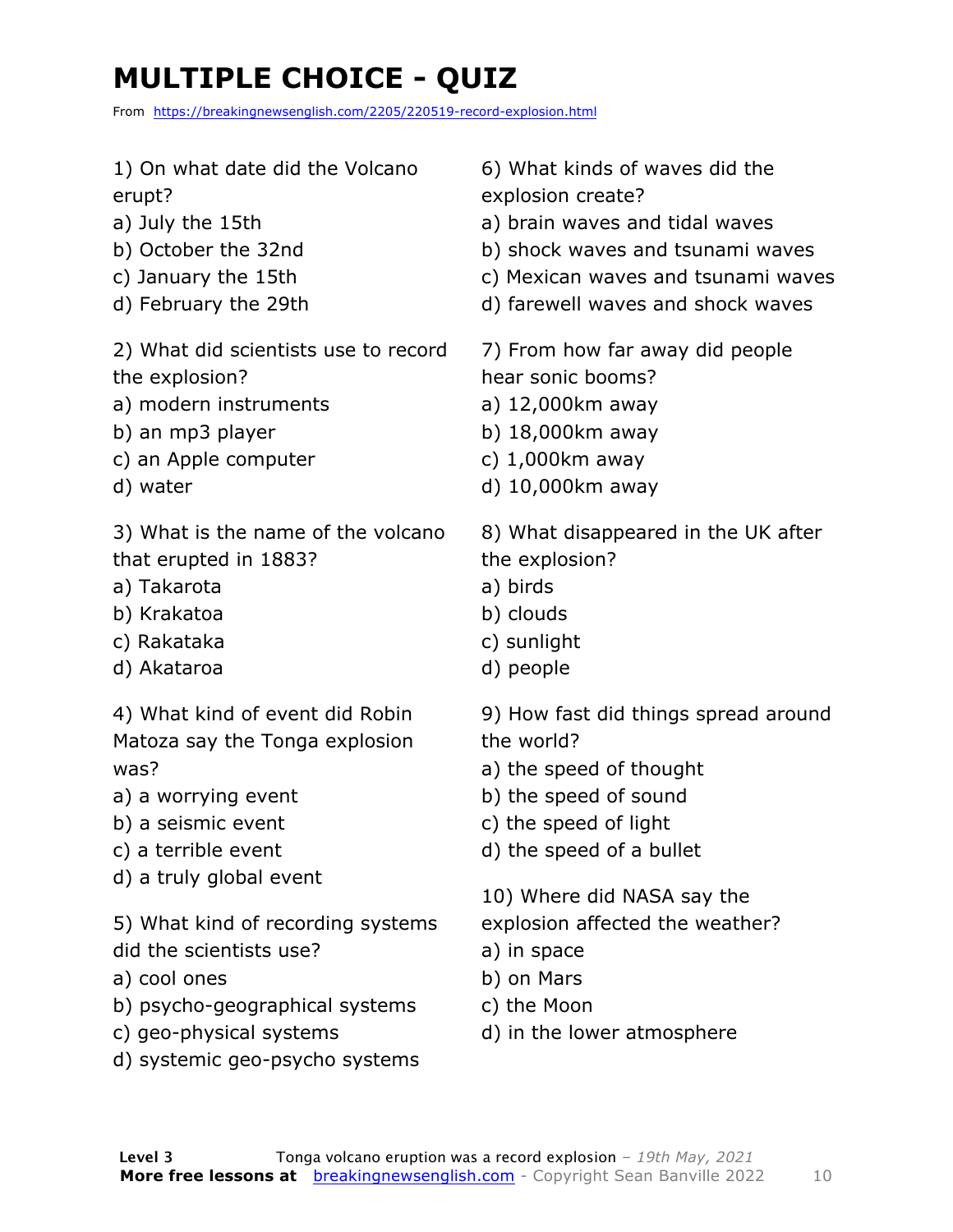### **ROLE PLAY**

From https://breakingnewsenglish.com/2205/220519-record-explosion.html

#### **Role A – Volcanoes**

You think volcanoes are the worst natural disasters. Tell the others three reasons why. Tell them why their disasters aren't as bad. Also, tell the others which is the least damaging of these (and why): typhoons, floods or heat waves.

#### **Role B – Typhoons**

You think typhoons are the worst natural disasters. Tell the others three reasons why. Tell them why their disasters aren't as bad. Also, tell the others which is the least damaging of these (and why): volcanoes, floods or heat waves.

#### **Role C – Floods**

You think floods are the worst natural disasters. Tell the others three reasons why. Tell them why their disasters aren't as bad. Also, tell the others which is the least damaging of these (and why): typhoons, volcanoes or heat waves.

#### **Role D – Heat Waves**

You think heat waves are the worst natural disasters. Tell the others three reasons why. Tell them why their disasters aren't as bad. Also, tell the others which is the least damaging of these (and why): typhoons, floods or volcanoes.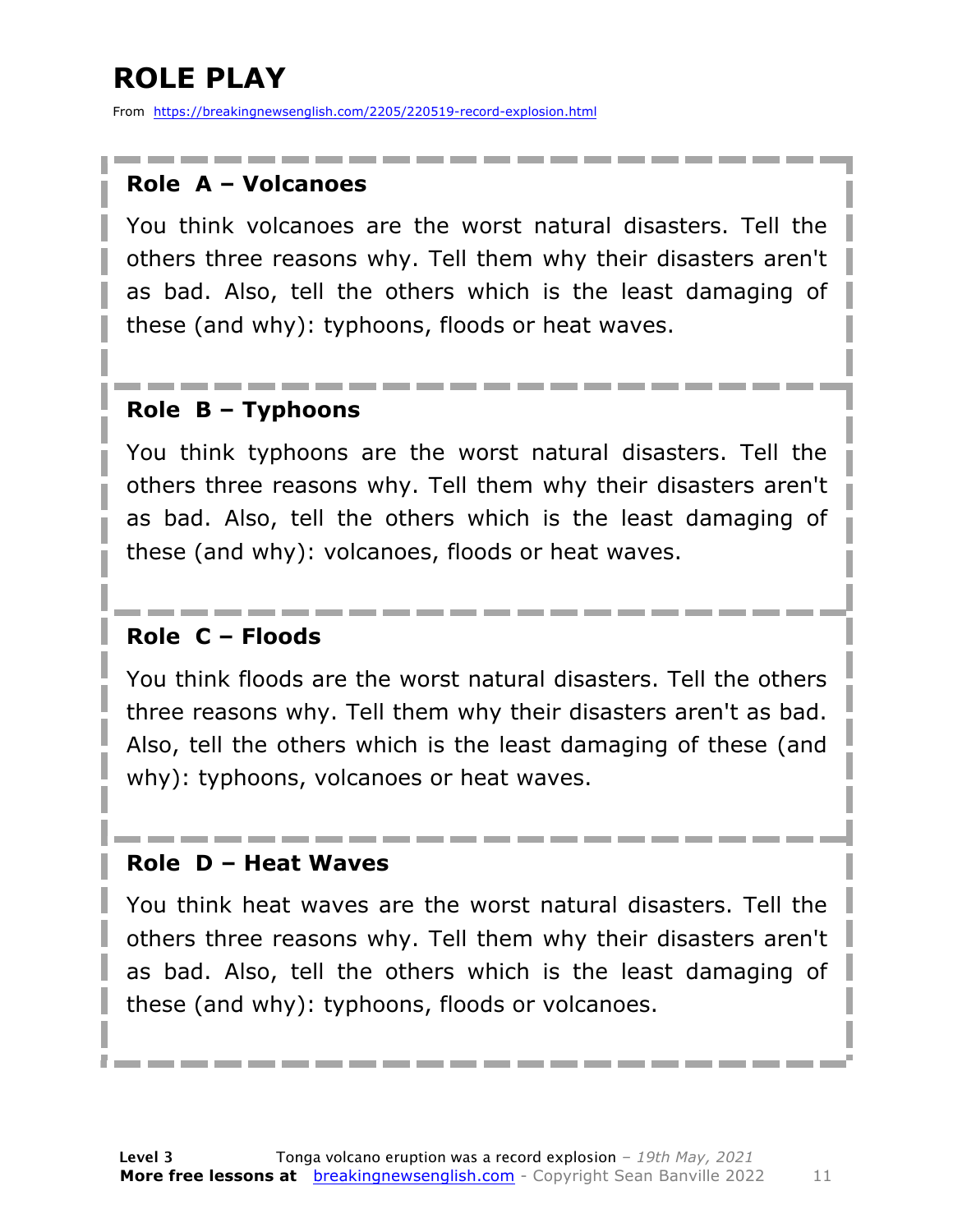## **AFTER READING / LISTENING**

From https://breakingnewsenglish.com/2205/220519-record-explosion.html

**1. WORD SEARCH:** Look in your dictionary / computer to find collocates, other meanings, information, synonyms … for the words 'record' and 'explosion'.

| record | explosion |
|--------|-----------|
|        |           |
|        |           |
|        |           |

- Share your findings with your partners.
- Make questions using the words you found.
- Ask your partner / group your questions.

**2. ARTICLE QUESTIONS:** Look back at the article and write down some questions you would like to ask the class about the text.

- Share your questions with other classmates / groups.
- Ask your partner / group your questions.

**3. GAP FILL:** In pairs / groups, compare your answers to this exercise. Check your answers. Talk about the words from the activity. Were they new, interesting, worth learning…?

**4. VOCABULARY:** Circle any words you do not understand. In groups, pool unknown words and use dictionaries to find their meanings.

**5. TEST EACH OTHER:** Look at the words below. With your partner, try to recall how they were used in the text:

| $\cdot$ team  | $\cdot$ shock |
|---------------|---------------|
| • biggest     | • people      |
| • 150         | $\cdot$ sky   |
| $\cdot$ 1883  | • higher      |
| $\cdot$ truly | • sound       |
| • modern      | $\cdot$ space |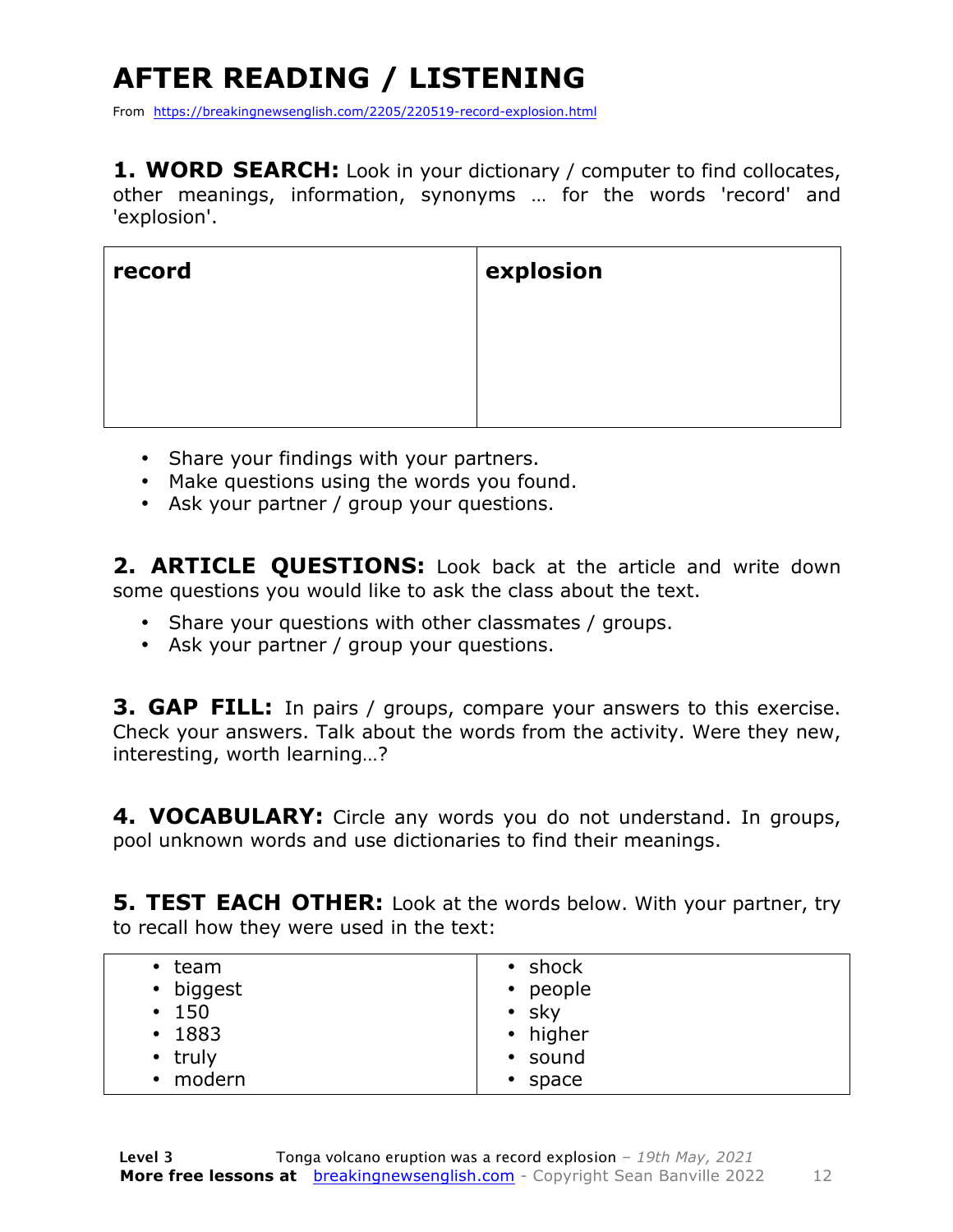### **VOLCANOES SURVEY**

From https://breakingnewsenglish.com/2205/220519-record-explosion.html

Write five GOOD questions about volcanoes in the table. Do this in pairs. Each student must write the questions on his / her own paper.

When you have finished, interview other students. Write down their answers.

|      | STUDENT 1 | STUDENT 2 | STUDENT 3 |
|------|-----------|-----------|-----------|
| Q.1. |           |           |           |
| Q.2. |           |           |           |
| Q.3. |           |           |           |
| Q.4. |           |           |           |
| Q.5. |           |           |           |

- Now return to your original partner and share and talk about what you found out. Change partners often.
- Make mini-presentations to other groups on your findings.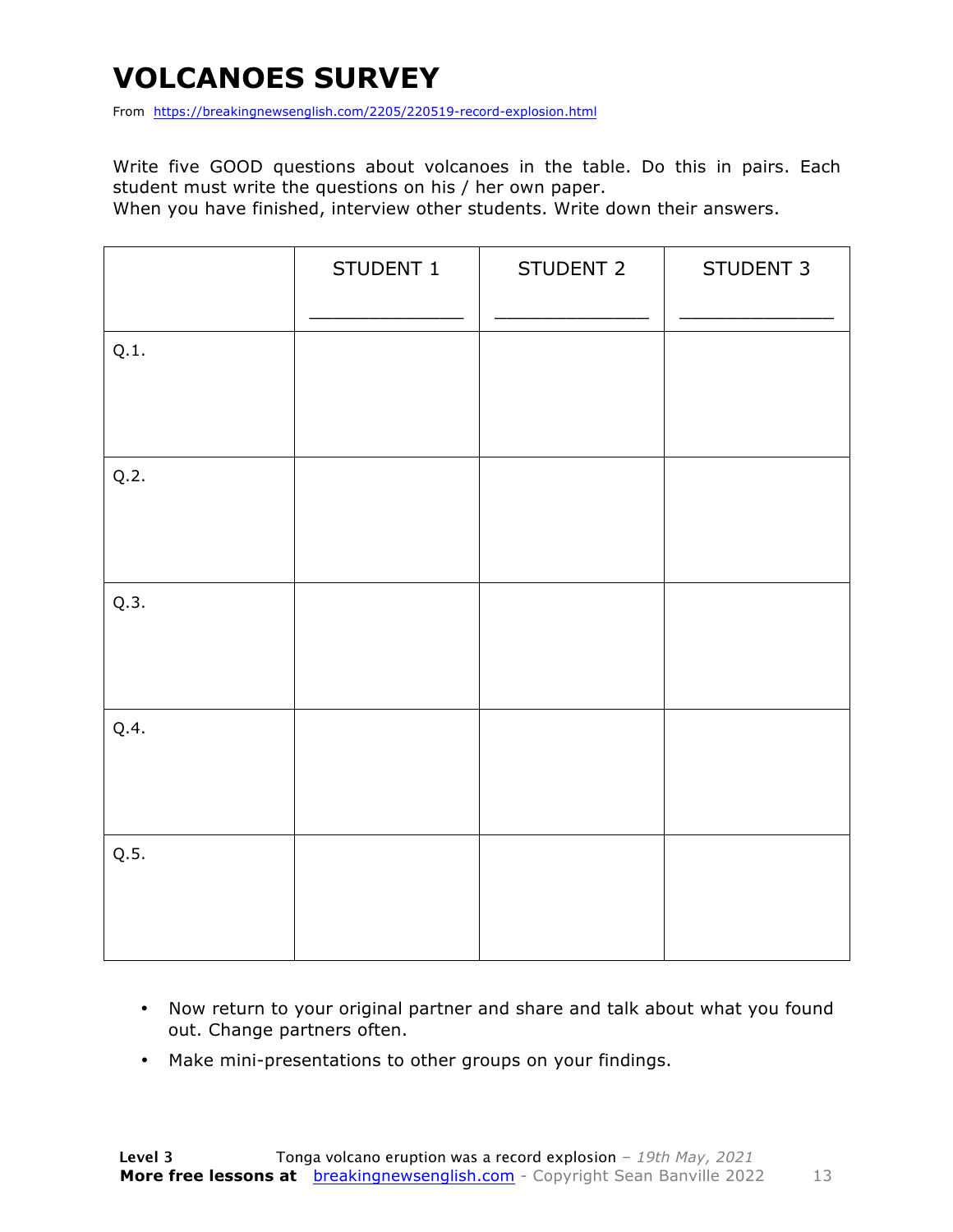### **VOLCANOES DISCUSSION**

STUDENT A's QUESTIONS (Do not show these to student B)

- 1. What did you think when you read the headline?
- 2. What images are in your mind when you hear the word 'record'?
- 3. What do you remember about the Tonga volcano?
- 4. Is an underwater volcano more dangerous than one on land?
- 5. Would you live near a volcano?
- 6. What do you think of volcanoes?
- 7. What would you do if a volcano near you erupted?
- 8. What damage do volcanoes do?
- 9. Have you seen any movies about volcanoes?
- 10. What three adjectives best describe volcanoes?

*Tonga volcano eruption was a record explosion – 19th May, 2022* Thousands more free lessons at breakingnewsenglish.com

-----------------------------------------------------------------------------

#### **VOLCANOES DISCUSSION**

STUDENT B's QUESTIONS (Do not show these to student A)

- 11. Did you like reading this article? Why/not?
- 12. What do you think of when you hear the word 'volcano'?
- 13. What do you think about what you read?
- 14. What do you know about volcanoes?
- 15. What do you know about tsunami waves?
- 16. What do you know about sonic booms?
- 17. How could a volcano make clouds disappear?
- 18. How interconnected is the world?
- 19. What weather is there in space?
- 20. What questions would you like to ask the scientists?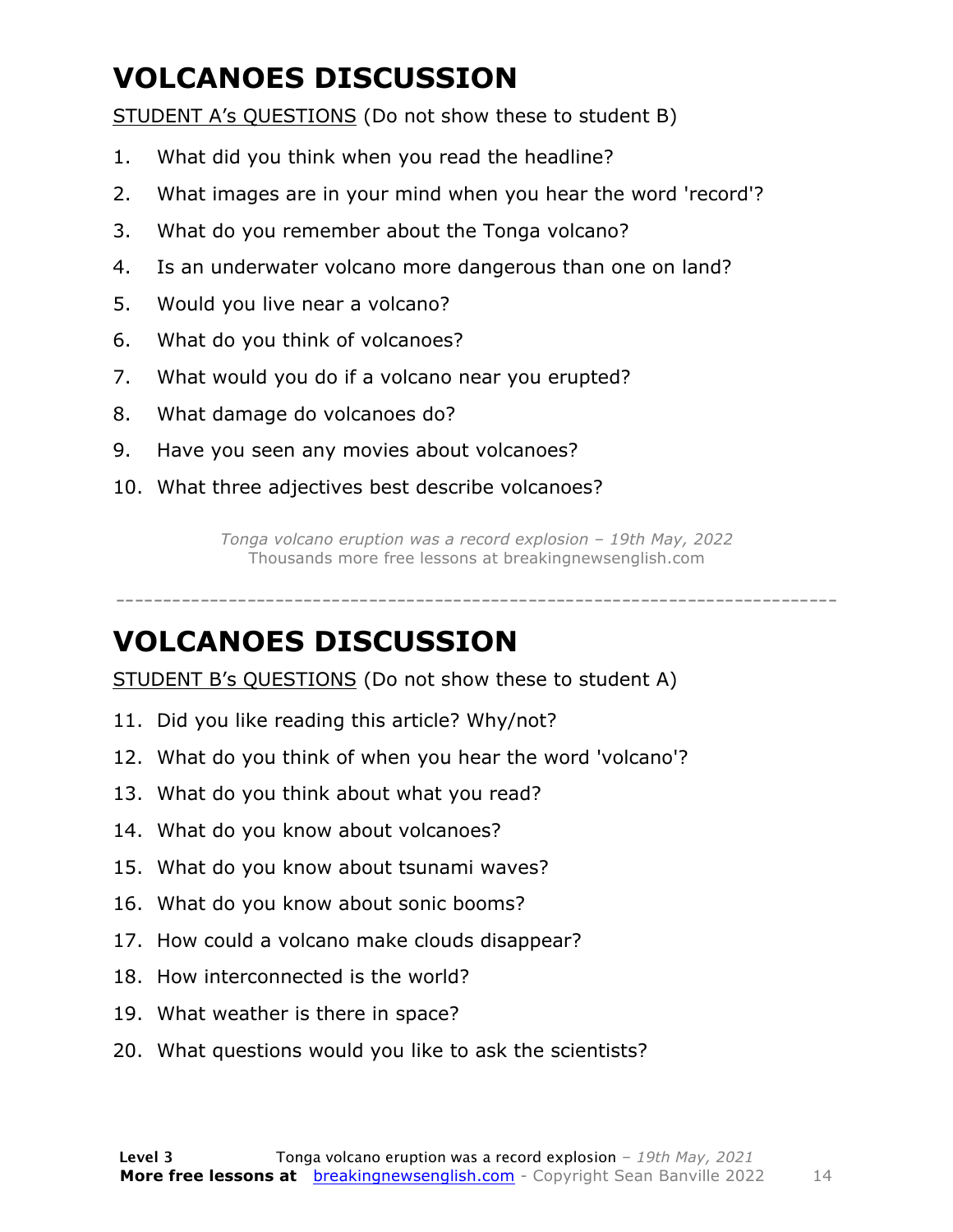### **DISCUSSION (Write your own questions)**

STUDENT A's QUESTIONS (Do not show these to student B)

| 1. |                                          |
|----|------------------------------------------|
|    |                                          |
| 2. |                                          |
|    |                                          |
| 3. |                                          |
|    |                                          |
| 4. |                                          |
|    |                                          |
| 5. |                                          |
|    |                                          |
| 6. |                                          |
|    | Copyright © breakingnewsenglish.com 2021 |

**DISCUSSION (Write your own questions)** 

STUDENT B's QUESTIONS (Do not show these to student A)

| 1. | <u> 1980 - Antonio Alemania, presidente de la contrada de la contrada de la contrada de la contrada de la contrad</u>   |  |
|----|-------------------------------------------------------------------------------------------------------------------------|--|
|    |                                                                                                                         |  |
| 2. | <u> 1989 - Johann Stein, mars an deus Amerikaansk kommunister (</u>                                                     |  |
|    |                                                                                                                         |  |
| 3. | <u> 1989 - Johann Stoff, deutscher Stoffen und der Stoffen und der Stoffen und der Stoffen und der Stoffen und der </u> |  |
|    |                                                                                                                         |  |
| 4. |                                                                                                                         |  |
|    |                                                                                                                         |  |
| 5. |                                                                                                                         |  |
| 6. |                                                                                                                         |  |
|    |                                                                                                                         |  |

15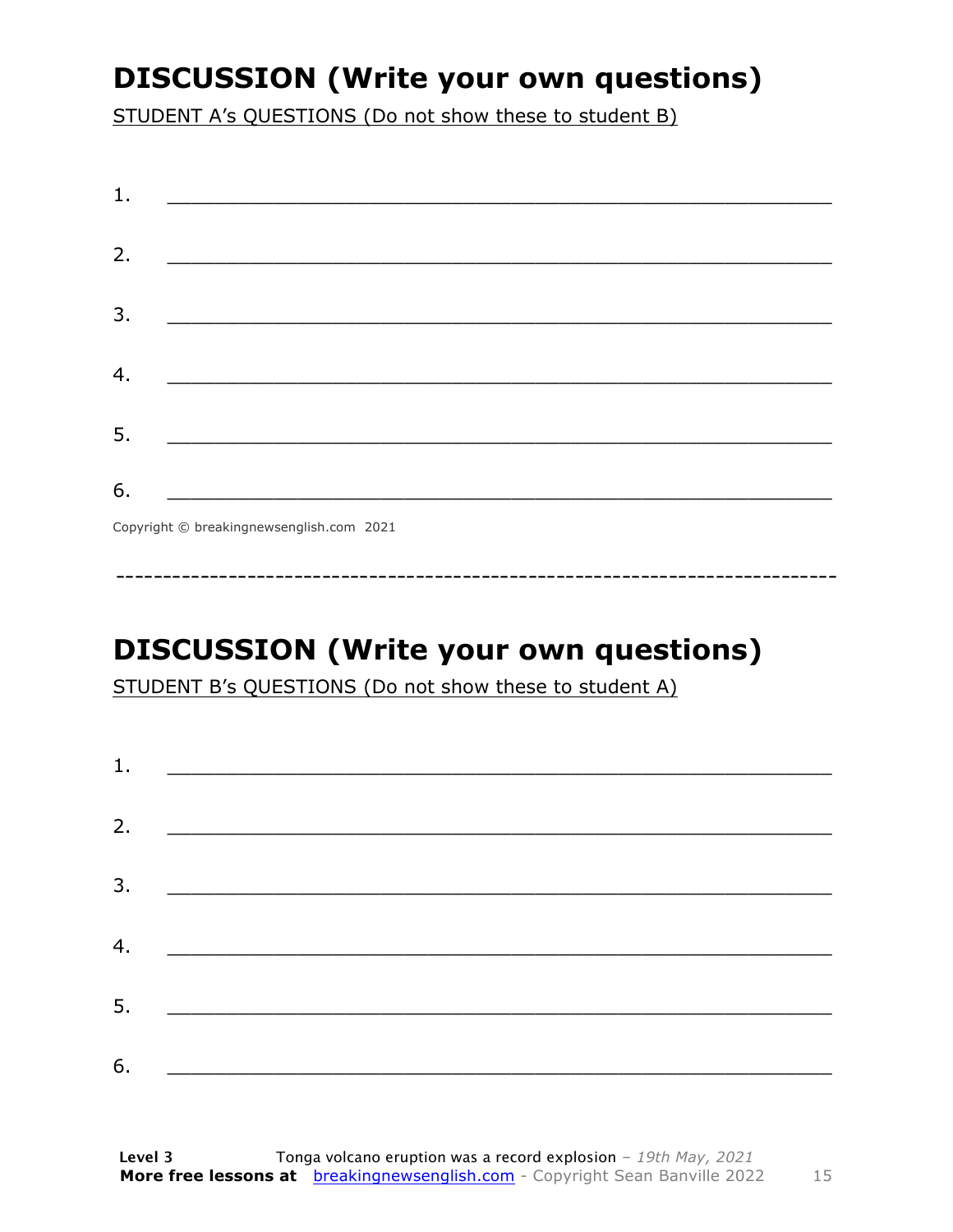### **LANGUAGE - CLOZE**

From https://breakingnewsenglish.com/2205/220519-record-explosion.html

A team of  $(1)$  has said the volcano that erupted under the sea near Tonga in January (2) \_\_\_\_ a record. The Tonga-Hunga Ha'apai volcano erupted on January the 15th. It was the biggest explosion ever recorded using modern instruments and technology. It was also the biggest to  $(3)$  \_\_\_\_ in the past 150 years. The scientists said the blast may have been as large as the Krakatoa eruption that  $(4)$  \_\_\_\_\_ place in Indonesia in 1883. Dr Robin Matoza from the University of California said: "Tonga was a (5) qlobal event, just as Krakatoa was. But we've now got all these geophysical [recording] systems, and they recorded something that was (6) \_\_\_\_\_ [unmatched] in the modern data."

The volcanic eruption (7) \_\_\_\_\_ atmospheric shock waves and tsunami waves around the world. It also caused sonic booms that people heard  $10,000$ km  $(8)$  in Alaska. The eruption even lifted clouds in the sky above the UK, which is 16,500km from Tonga. Scientists in the UK reported the (9) \_\_\_\_ disappearance of clouds as they moved higher into the atmosphere. UK scientist Professor Giles Harrison said the atmosphere was "a remarkably interconnected  $(10)$  ... He said: "What happens on one side of the planet can [spread]  $(11)$  \_\_\_\_ to the other side at the speed of sound." NASA has said the volcano's effects also reached space and could have  $(12)$  the weather in space.

#### **Put the correct words from the table below in the above article.**

| 1.  | (a) | scientific | (b) | sciences    | (c) | scientists | (d) | science   |
|-----|-----|------------|-----|-------------|-----|------------|-----|-----------|
| 2.  | (a) | set        | (b) | wet         | (c) | let        | (d) | bet       |
| 3.  | (a) | happen     | (b) | happens     | (c) | happening  | (d) | happened  |
| 4.  | (a) | took       | (b) | gave        | (c) | did        | (d) | had       |
| 5.  | (a) | truthfully | (b) | truly       | (c) | truth      | (d) | true      |
| 6.  | (a) | reality    | (b) | rally       | (c) | real       | (d) | really    |
| 7.  | (a) | delivered  | (b) | posted      | (c) | sent       | (d) | conveyed  |
| 8.  | (a) | about      | (b) | around      | (c) | far        | (d) | away      |
| 9.  | (a) | sudden     | (b) | immediately | (c) | expect     | (d) | delay     |
| 10. | (a) | thought    | (b) | thing       | (c) | think      | (d) | thinking  |
| 11. | (a) | about      | (b) | around      | (c) | away       | (d) | up        |
| 12. | (a) | effected   | (b) | infected    | (c) | affected   | (d) | reflected |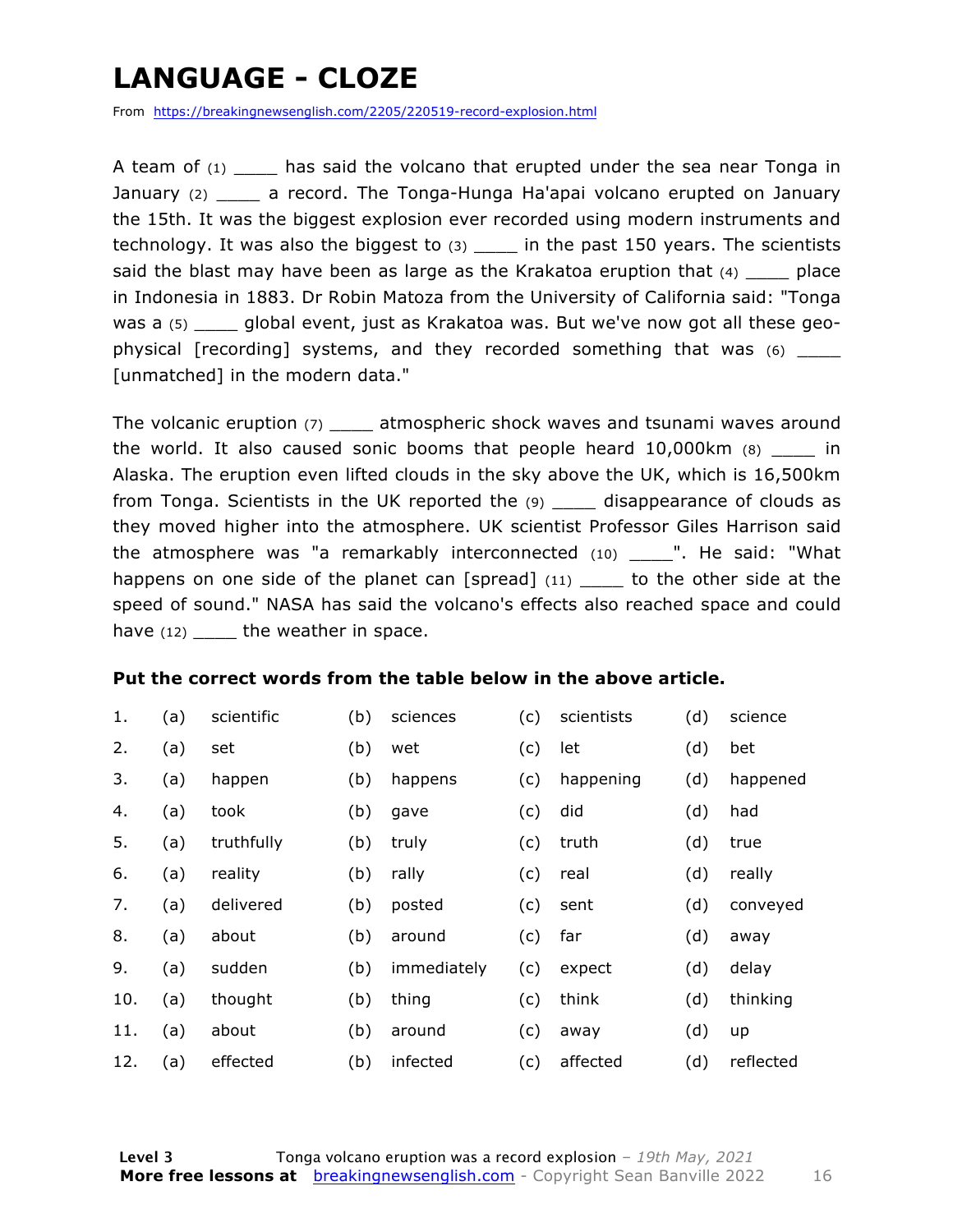### **SPELLING**

From https://breakingnewsenglish.com/2205/220519-record-explosion.html

#### **Paragraph 1**

- 1. A team of niistsscte
- 2. using modern trunnteisms
- 3. the latbs may have been as large
- 4. a ytlur global event
- 5. rdnrocegi systems
- 6. in the ndrmeo data

#### **Paragraph 2**

- 7. nicos booms
- 8. the sudden aaedisarppenc
- 9. moved higher into the emosrahpet
- 10. a krmblearay interconnected thing
- 11. on one side of the npetal
- 12. ectedaff the weather in space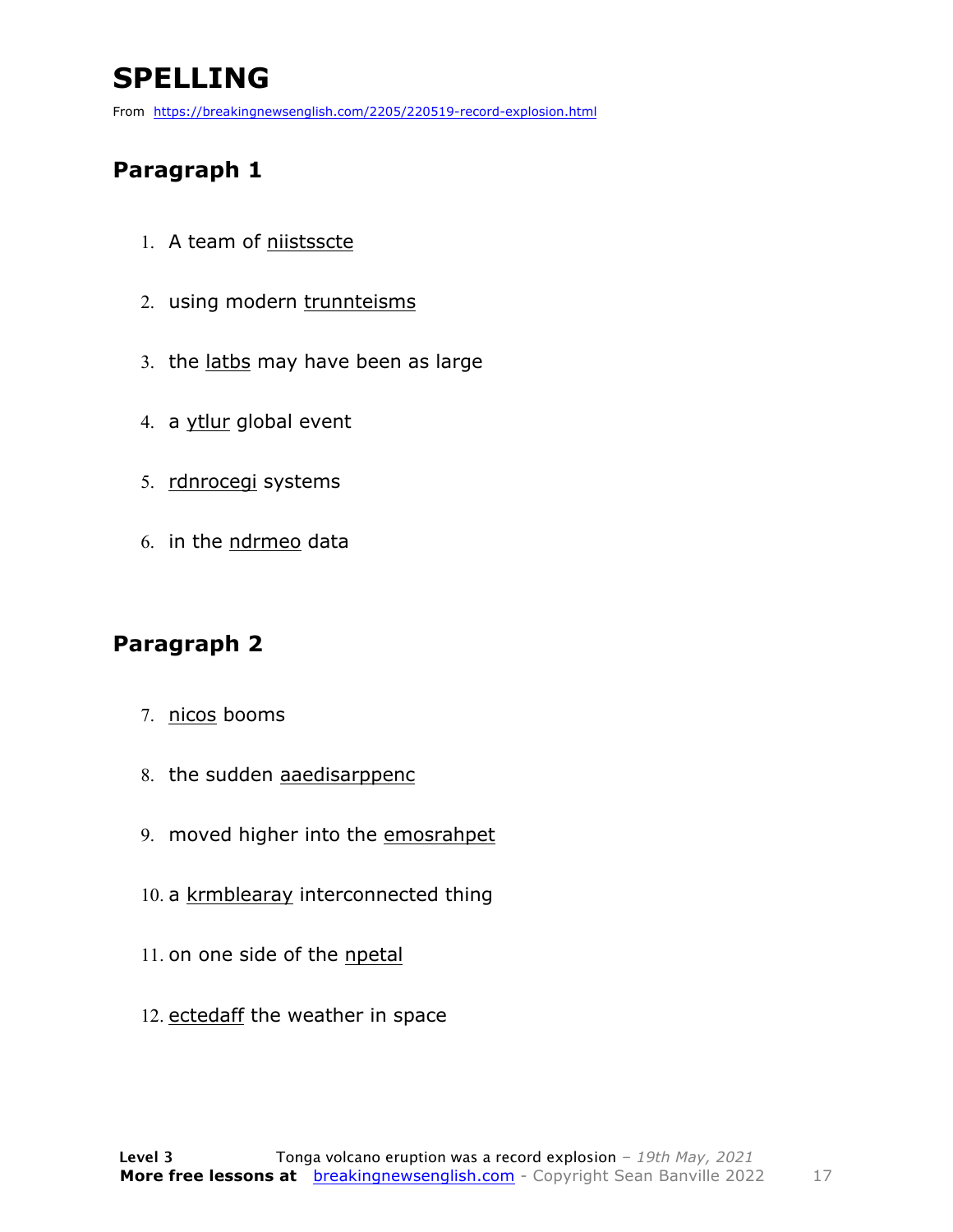### **PUT THE TEXT BACK TOGETHER**

From https://breakingnewsenglish.com/2205/220519-record-explosion.html

#### **Number these lines in the correct order.**

- ( *1* ) A team of scientists has said the volcano that erupted under the sea near Tonga in January set
- ( ) The volcanic eruption sent atmospheric shock waves and tsunami waves around the world. It also caused sonic
- ( ) event, just as Krakatoa was. But we've now got all these geophysical [recording]
- ( ) sky above the UK, which is 16,500km from Tonga. Scientists in the UK reported the sudden
- ( ) place in Indonesia in 1883. Dr Robin Matoza from the University of California said: "Tonga was a truly global
- ( ) effects also reached space and could have affected the weather in space.
- ( ) a record. The Tonga-Hunga Ha'apai volcano erupted on January the 15th. It was the biggest
- ( ) booms that people heard 10,000km away in Alaska. The eruption even lifted clouds in the
- ( ) to happen in the past 150 years. The scientists said the blast may have been as large as the Krakatoa eruption that took
- ( ) systems, and they recorded something that was really [unmatched] in the modern data."
- ( ) atmosphere was "a remarkably interconnected thing". He said: "What happens on one
- ( ) explosion ever recorded using modern instruments and technology. It was also the biggest
- ( ) side of the planet can [spread] around to the other side at the speed of sound." NASA has said the volcano's
- ( ) disappearance of clouds as they moved higher into the atmosphere. UK scientist Professor Giles Harrison said the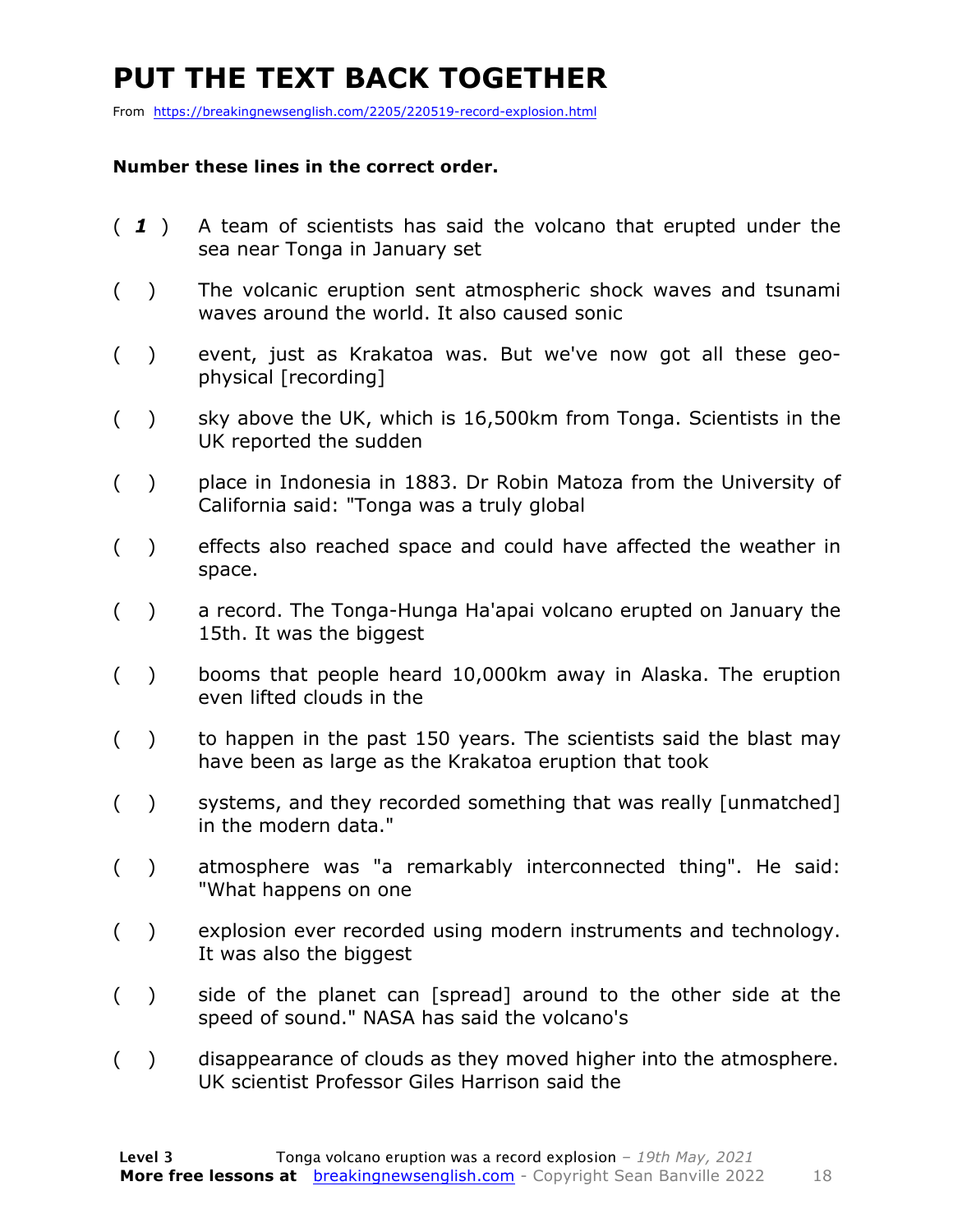#### **PUT THE WORDS IN THE RIGHT ORDER**

From https://breakingnewsenglish.com/2205/220519-record-explosion.html

1. Tonga. erupted The sea near under the volcano

2. instruments. biggest ever recorded explosion modern using The

3. been blast large. have may the Scientists said

4. in eruption Indonesia. that Krakatoa The took place

5. systems. We've got geo-physical recording now these all

6. away. people booms that Sonic heard 10,000km

7. the in reported Scientists disappearance. sudden UK the

8. thing. atmosphere interconnected remarkably The was a

9. planet. side on one happens the of What

10. said volcano's reached space. also the effects NASA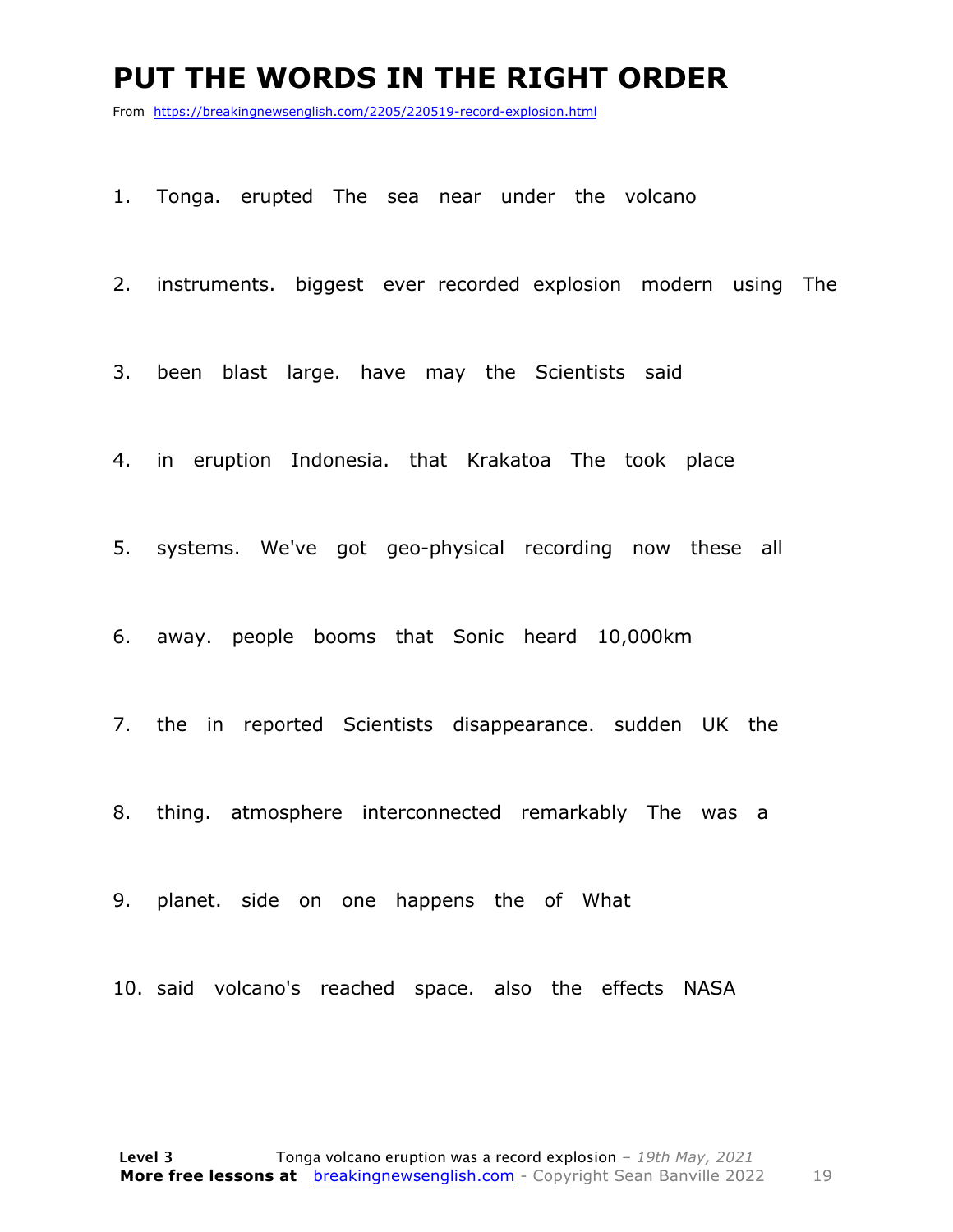### **CIRCLE THE CORRECT WORD (20 PAIRS)**

From https://breakingnewsenglish.com/2205/220519-record-explosion.html

A team of scientists has said the volcano that *eruption / erupted* under the sea near Tonga in January *set / let* a record. The Tonga-Hunga Ha'apai volcano erupted on January the 15th. It was the biggest *explosive / explosion* ever recorded using modern instruments and technology. It was also the biggest *to / for* happen in the past 150 years. The scientists said the *blast / bust* may have been as large as the Krakatoa eruption that *gave / took* place in Indonesia in 1883. Dr Robin Matoza from the University of California said: "Tonga was a *truly / truth* global event, just as Krakatoa was. But we've now got all *these / them* geo-physical [recording] systems, and they recorded something that was *really / real* [unmatched] in the modern *data / date*."

The volcanic eruption *sending / sent* atmospheric shock waves and tsunami waves around the world. It also caused sonic *hedgehogs / booms* that people heard 10,000km away *in / on* Alaska. The eruption even *upped / lifted* clouds in the sky above the UK, *which / that* is 16,500km from Tonga. Scientists in the UK reported the *suddenly / sudden* disappearance of clouds as they moved higher *into / unto* the atmosphere. UK scientist Professor Giles Harrison said the atmosphere was "a remarkably interconnected thing". He said: "What happens on *one / two* side of the planet can [spread] around to the other side at the *speed / speedy* of sound." NASA has said the volcano's effects also reached space and could have affected the weather in / on space.

#### **Talk about the connection between each pair of words in italics, and why the correct word is correct.**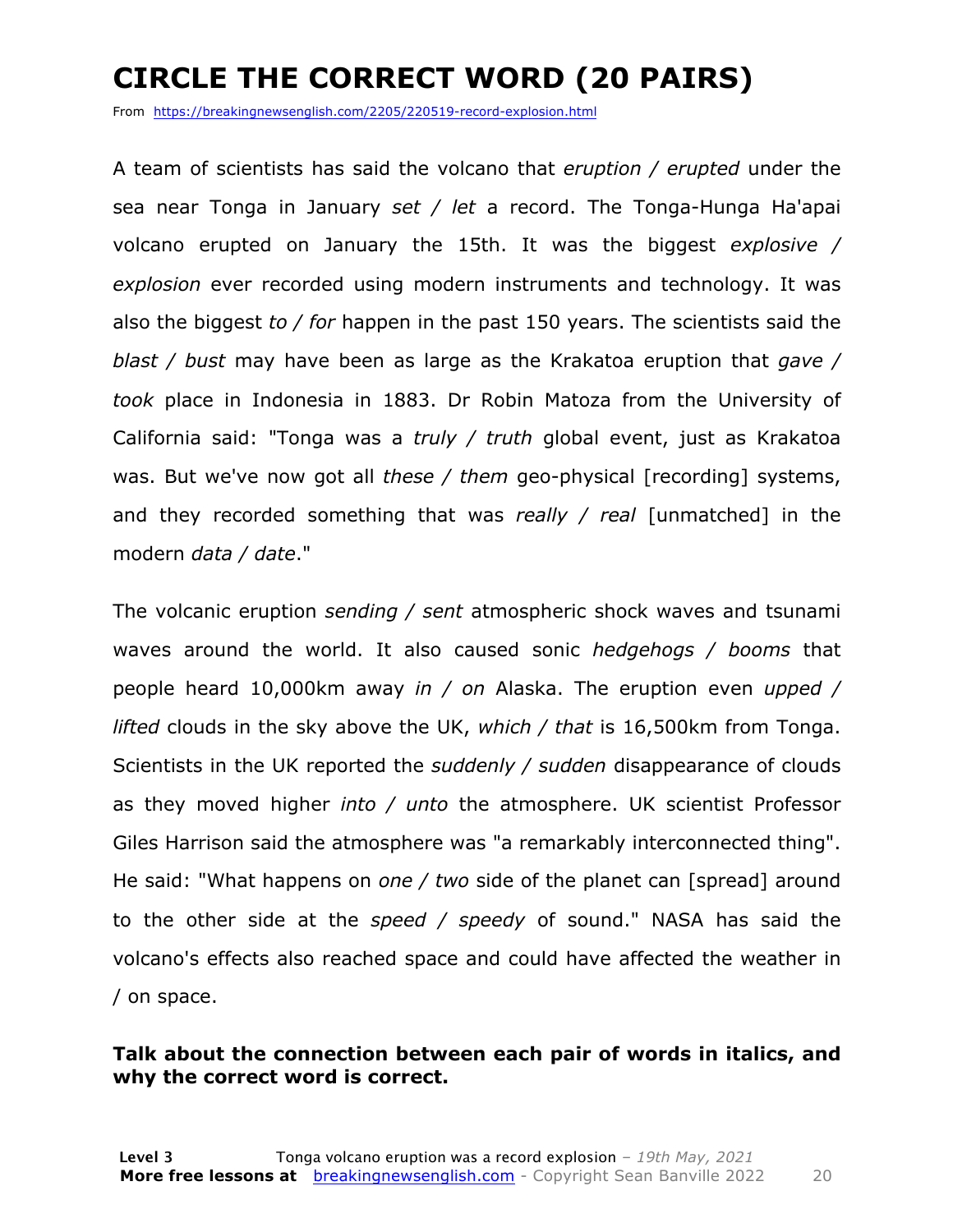### **INSERT THE VOWELS (a, e, i, o, u)**

From https://breakingnewsenglish.com/2205/220519-record-explosion.html

\_ t\_\_m \_f sc\_\_nt\_sts h\_s s\_\_d th\_ v\_lc\_n\_ th\_t \_r\_pt\_d \_nd\_r th\_ s\_\_ n\_\_r T\_ng\_ \_n J\_n\_\_ry s\_t \_  $r_c_r$ d. Th $r_c$  T $_n$ ng $-$ -H $_n$ ng $r_c$  H $-$ ' $n_c$  $r_c$  v $-$ lc $-$ n $-$ r $-$ pt $-$ d  $-$ n J\_n\_\_ry th\_ 15th. \_t w\_s th\_ b\_gg\_st \_xpl\_s\_\_n \_v\_r r\_c\_rd\_d \_s\_ng m\_d\_rn \_nstr\_m\_nts \_nd t\_chn\_l\_gy. \_t w\_s \_ls\_ th\_ b\_gg\_st t\_ h\_pp\_n \_n th\_ p\_st 150 y\_\_rs. Th\_ sc\_\_nt\_sts s\_\_d th\_ bl\_st m\_y h\_v\_ b\_\_n  $\Box$ s l\_rg\_  $\Box$ s th\_ Kr\_k\_t\_\_ \_r\_pt\_\_n th\_t t\_\_k pl\_c\_ \_n  $\_nd\_n\_s\_$   $\_n$  1883. Dr R $\_b\_n$  M $\_t\_z\_$  fr $\_m$  th $\_$  $n_v$ rs\_ty \_f C\_I\_f\_rn\_\_ s\_\_d: "T\_ng\_ w\_s \_ tr\_ly  $gl_b_l$  \_v\_nt, j\_st \_s Kr\_k\_t\_\_ w\_s. B\_t w\_'v\_ n\_w g\_t  $\lfloor$ ll th\_s\_ g\_\_-phys\_c\_l  $[r_c_r]$ ng] syst\_ms, \_nd th\_y r\_c\_rd\_d s\_m\_th\_ng th\_t w\_s r\_\_lly [\_nm\_tch\_d] \_n th\_ m\_d\_rn d\_t\_."

Th\_ v\_lc\_n\_c \_r\_pt\_\_n s\_nt \_tm\_sph\_r\_c sh\_ck w\_v\_s \_nd ts\_n\_m\_ w\_v\_s \_r\_\_nd th\_ w\_rld. \_t \_ls\_ c\_\_s\_d  $s_n c$  b\_\_ms th\_t  $p_{p}$ | h\_\_rd 10,000km \_w\_y \_n \_l\_sk\_. Th\_ \_r\_pt\_\_n \_ v\_n l\_ft\_d cl\_\_ds \_n th\_ sky  $_b_v - v$  th  $_K$ , wh\_ch s 16,500km fr\_m T\_ng\_.  $Sc_{\_\_}$ nt\_sts  $\_n$  th $\_$   $\_K$  r $\_p_{\_\_}rd$  th $\_$  s $\_dd_{\_}n$  $d_s$ \_pp\_\_r\_nc\_ \_f cl\_\_ds \_s th\_y m\_v\_d h\_gh\_r \_nt\_ th\_ \_tm\_sph\_r\_. \_K sc\_\_nt\_st Pr\_f\_ss\_r G\_l\_s H\_rr\_s\_n s \_ \_d th\_ \_tm\_sph\_r\_ w\_s "\_ r\_m\_rk\_bly \_nt\_rc\_nn\_ct\_d  $th_ng''$ . H  $s_1/d$ : "Wh\_t  $h_npp_ns$  n  $n_s$   $s_d$  f th  $pl\_n\_t$  c\_n  $[spr\_d]$   $_r\_nd$  t\_ th\_  $_th\_r$  s\_d\_  $_t$  th\_  $sp-d$   $f$  s<sub>\_\_</sub>nd."  $N_S$  h\_s s\_\_d th\_ v\_lc\_n\_'s  $ff_c$ cts  $\Box$ ls\_ r $\Box$ ch $\Box$ d sp $\Box$ c $\Box$ nd c $\Box$ ld h $\Box$ v $\Box$   $\Box$ f $\Box$ ct $\Box$ d th $\Box$  $w_{-}th_{r}$   $n$  sp<sub>-C\_</sub>.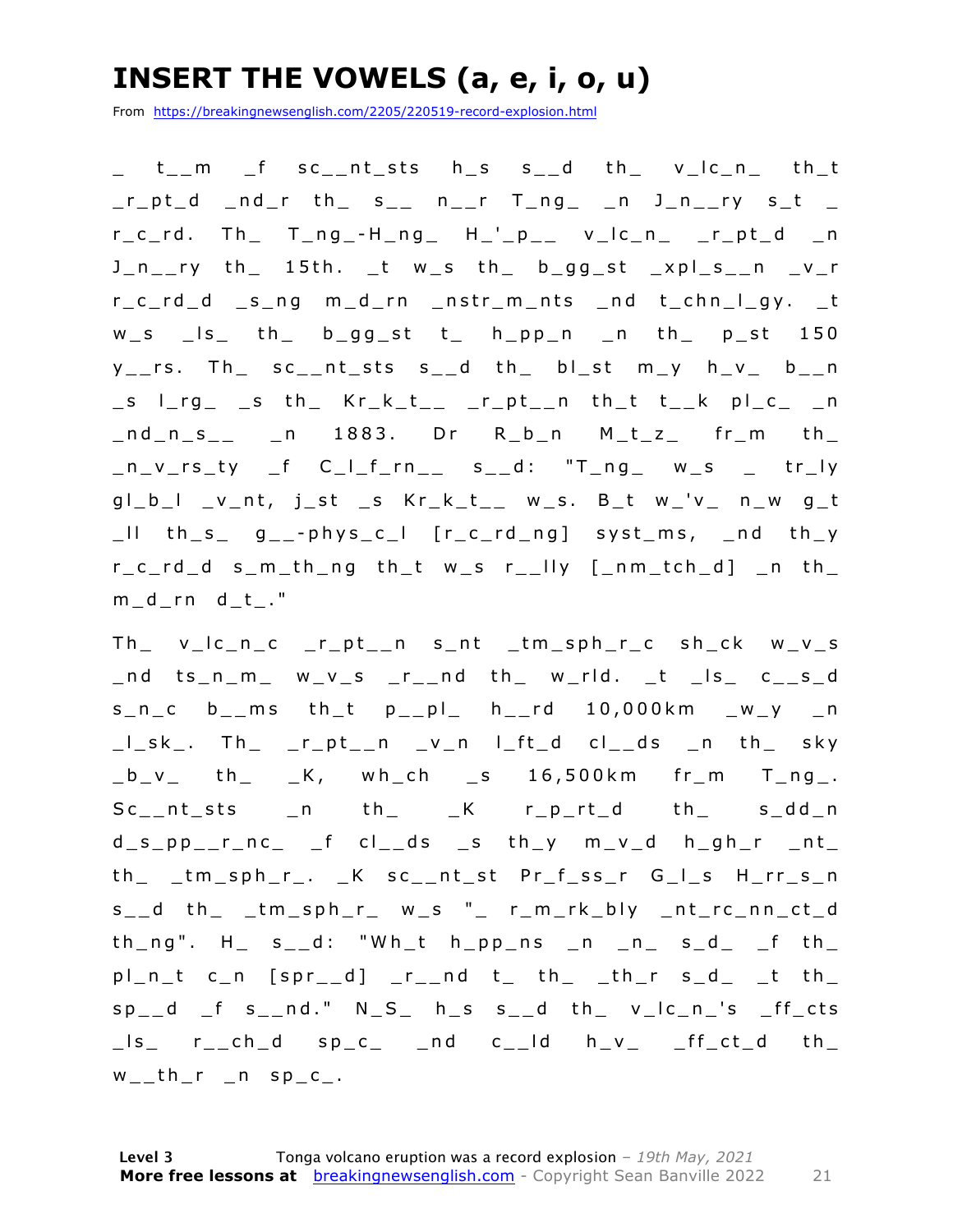#### **PUNCTUATE THE TEXT AND ADD CAPITALS**

From https://breakingnewsenglish.com/2205/220519-record-explosion.html

a team of scientists has said the volcano that erupted under the sea near tonga in january set a record the tongahunga haapai volcano erupted on january the 15th it was the biggest explosion ever recorded using modern instruments and technology it was also the biggest to happen in the past 150 years the scientists said the blast may have been as large as the krakatoa eruption that took place in indonesia in 1883 dr robin matoza from the university of california said tonga was a truly global event just as Krakatoa was but weve now got all these geophysical recording systems and they recorded something that was really unmatched in the modern data

the volcanic eruption sent atmospheric shock waves and tsunami waves around the world it also caused sonic booms that people heard 10000km away in alaska the eruption even lifted clouds in the sky above the uk which is 16500km from tonga scientists in the uk reported the sudden disappearance of clouds as they moved higher into the atmosphere uk scientist professor giles harrison said the atmosphere was a remarkably interconnected thing he said what happens on one side of the planet can spread around to the other side at the speed of sound nasa has said the volcanos effects also reached space and could have affected the weather in space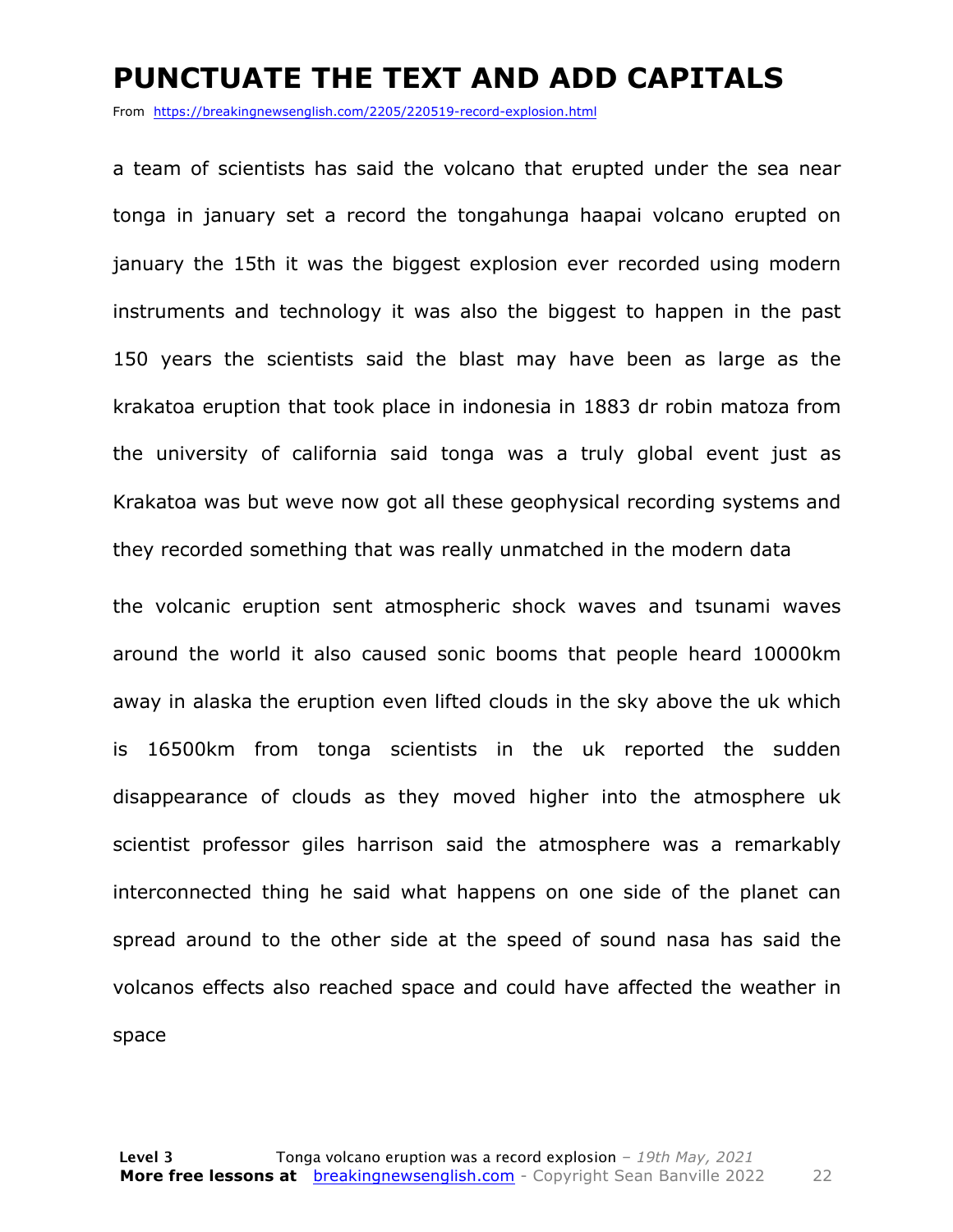### **PUT A SLASH ( / ) WHERE THE SPACES ARE**

From https://breakingnewsenglish.com/2205/220519-record-explosion.html

AteamofscientistshassaidthevolcanothateruptedundertheseanearT ongainJanuarysetarecord.TheTonga-HungaHa'apaivolcanoerupted onJanuarythe15th.Itwasthebiggestexplosioneverrecordedusingmo derninstrumentsandtechnology.Itwasalsothebiggesttohappeninthe past150years.Thescientistssaidtheblastmayhavebeenaslargeasthe KrakatoaeruptionthattookplaceinIndonesiain1883.DrRobinMatozaf romtheUniversityofCaliforniasaid:"Tongawasatrulyglobalevent,just asKrakatoawas.Butwe'venowgotallthesegeo-physical[recording]s ystems,andtheyrecordedsomethingthatwasreally[unmatched]inth emoderndata."Thevolcaniceruptionsentatmosphericshockwavesan dtsunamiwavesaroundtheworld.Italsocausedsonicboomsthatpeopl eheard10,000kmawayinAlaska.Theeruptionevenliftedcloudsinthes kyabovetheUK,whichis16,500kmfromTonga.ScientistsintheUKrepo rtedthesuddendisappearanceofcloudsastheymovedhigherintotheat mosphere.UKscientistProfessorGilesHarrisonsaidtheatmospherewa s"aremarkablyinterconnectedthing".Hesaid:"Whathappensononesi deoftheplanetcan[spread]aroundtotheothersideatthespeedofsound ."NASAhassaidthevolcano'seffectsalsoreachedspaceandcouldhavea ffectedtheweatherinspace.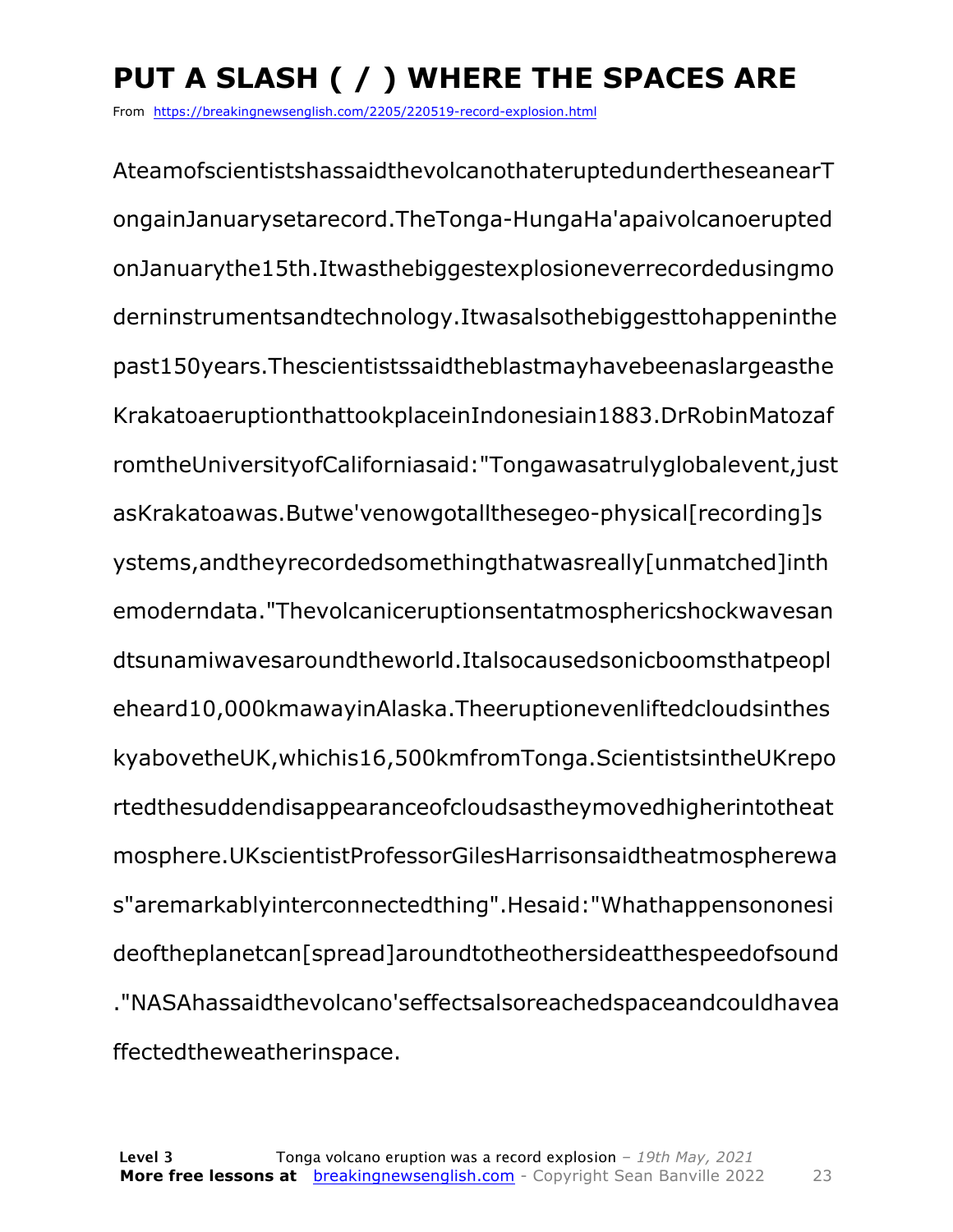### **FREE WRITING**

From https://breakingnewsenglish.com/2205/220519-record-explosion.html

Write about volcanoes for 10 minutes. Comment on your partner's paper.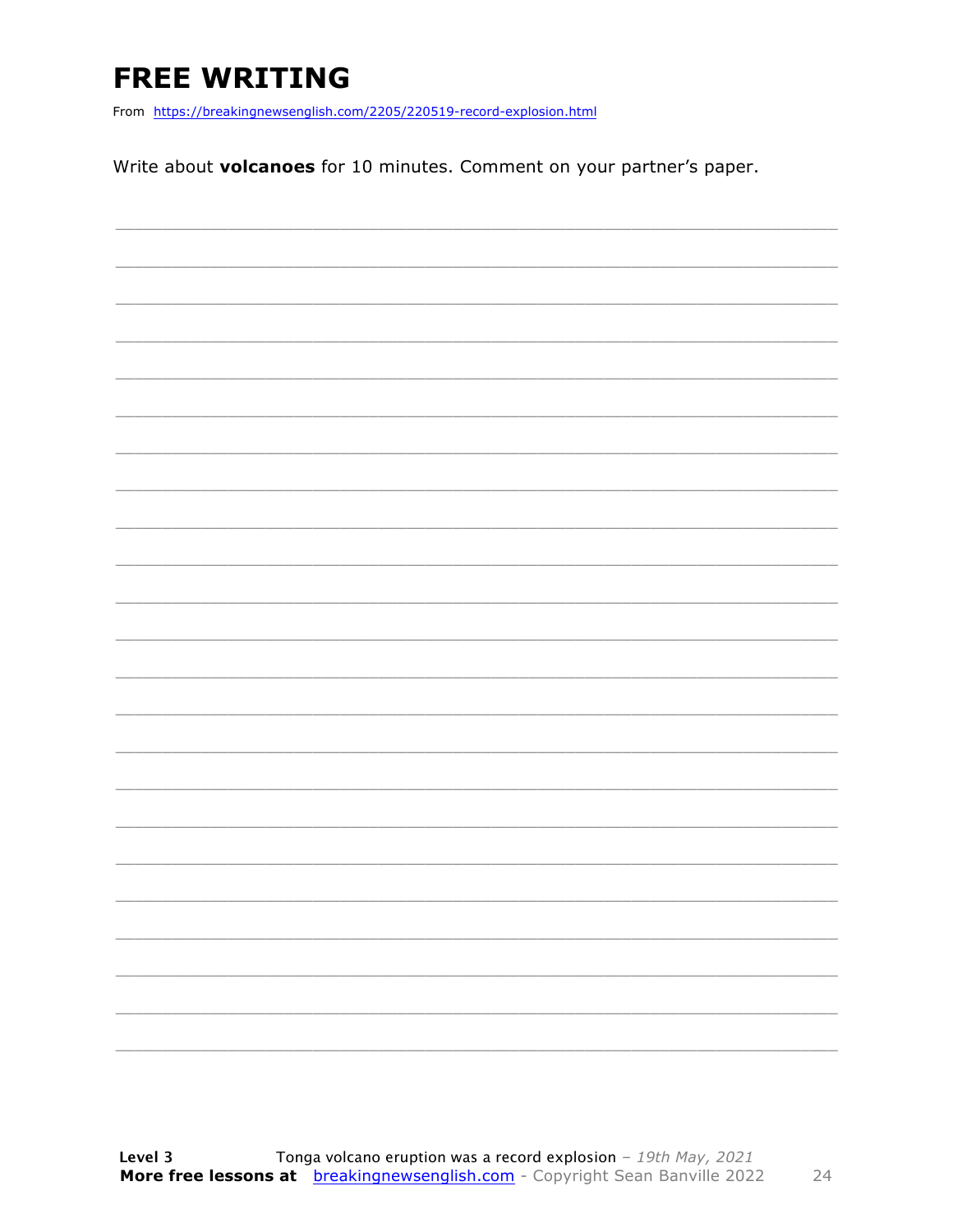### **ACADEMIC WRITING**

From https://breakingnewsenglish.com/2205/220519-record-explosion.html

We need to spend more money on protecting people from volcanoes. Discuss.

|  |  | $\overline{\phantom{0}}$ |
|--|--|--------------------------|
|  |  |                          |
|  |  |                          |
|  |  |                          |
|  |  | -                        |
|  |  |                          |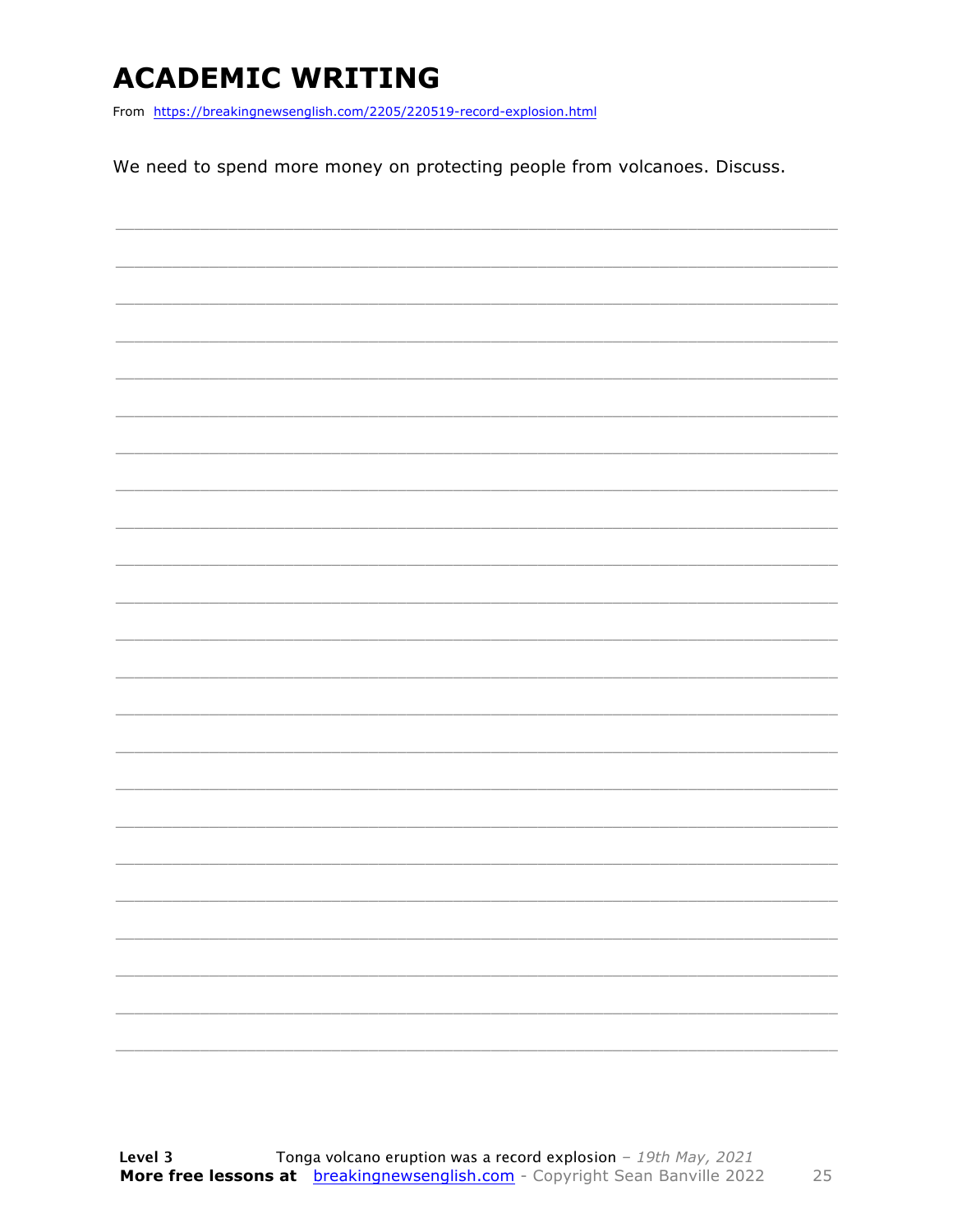#### **HOMEWORK**

**1. VOCABULARY EXTENSION:** Choose several of the words from the text. Use a dictionary or Google's search field (or another search engine) to build up more associations / collocations of each word.

**2. INTERNET:** Search the Internet and find out more about this news story. Share what you discover with your partner(s) in the next lesson.

**3. VOLCANOES:** Make a poster about volcanoes. Show your work to your classmates in the next lesson. Did you all have similar things?

**4. PROTECTION:** Write a magazine article about countries protecting themselves more against volcanoes. Include imaginary interviews with people who are for and against this.

Read what you wrote to your classmates in the next lesson. Write down any new words and expressions you hear from your partner(s).

**5. WHAT HAPPENED NEXT?** Write a newspaper article about the next stage in this news story. Read what you wrote to your classmates in the next lesson. Give each other feedback on your articles.

**6. LETTER:** Write a letter to an expert on volcanoes. Ask him/her three questions about them. Give him/her three of your opinions on volcanoes. Read your letter to your partner(s) in your next lesson. Your partner(s) will answer your questions.